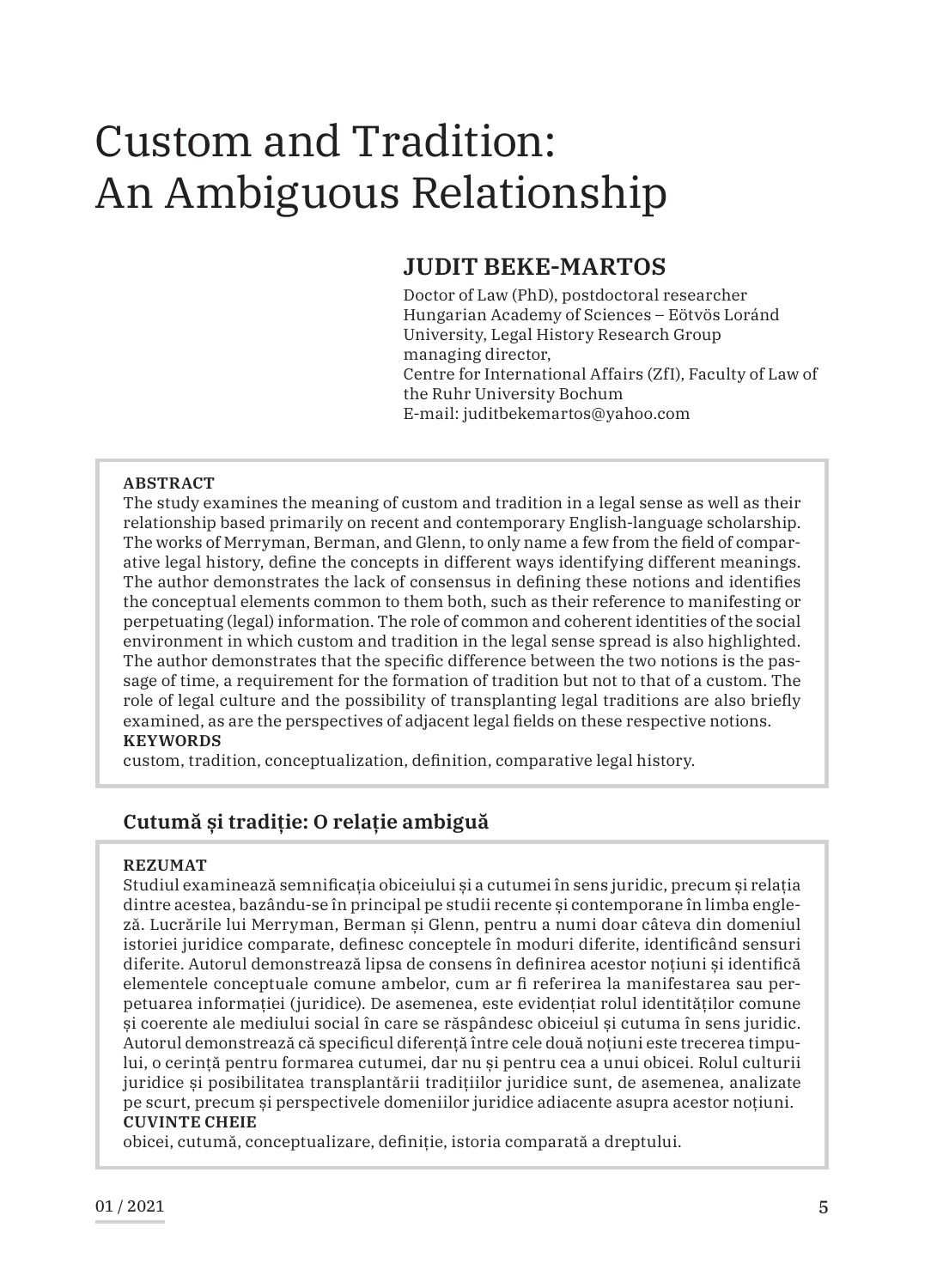# **I. INTRODUCTION**

*Custom* and *tradition* in a legal sense are not the same. Their relationship is debated and controversial in both legal and interdisciplinary scholarship. Through a selection of English-language sources and relying heavily on H. Patrick Glenn's scholarship, I attempt to show that *tradition* is normative information, which is transmitted over time horizontally and vertically and that people willingly adhere to, while *custom* is factual information, which members of a given group of society create and maintain and which, if supported by state authority, becomes binding law. The constantly changing spheres of both tradition and custom cause them to overlap and make their differentiation more difficult. Yet, custom is more closely related to the society within which it is observed while tradition truly gains significance when examined with regard to its timeline, primarily its pastness and the process of transmission. Based on the respective differences, both custom and tradition could be aligned with legal culture to help establish their role in legal sociology and jurisprudence.

## **II. WORDS AND MEANINGS**

It is common to claim that singular expressions take on additional or different meanings when put in a legal context. But is that really so? How important are words for jurists? Are legal texts really different from any other writing? Is it necessary to be educated in the law in order to understand the legal meaning of a term?

These questions are important as I set out to examine the legal meaning of two words: *tradition* and *custom*. Every single person has an understanding of these two words in their everyday lives. People observe family traditions such as getting together for a birthday or an anniversary and they have customs that often make their lives easier such as having coffee in the morning. Though we may very well attribute something more profound, more ceremonial to tradition and something rather habitual or monotonously repetitive to custom, there are basically no consequences of not adhering to such family traditions or not sharing said customs.

The easiest way of proving that these terms, despite their similarities, are not interchangeable, not even in everyday use is to locate their differences in a thesaurus or dictionary of the English language. Though *Oxford's Thesaurus of English* lists *tradition* as a synonym for *custom* and vice versa,<sup>1</sup> *Websters's Collegiate Thesaurus* does not do that. *Custom* is, among others, the same as habit, consuetude, practice and usage, and, at the same time, it is related to law. *Tradition* equals heritage, yet it is claimed to be at least related to *custom*. 2 A relationship or a connection

<sup>1</sup> (2009): *Oxford Thesaurus of English, Third Ed.*, Oxford University Press, Oxford, p. 190, 898 [referred to in the following as *Oxford Thesaurus* (2009)].

<sup>2</sup> A. Merriam-Webster (1976): *Websters's Collegiate Thesaurus. First Ed.*, G. & C. Merriam Company, Publishers, Springfield (Massachusetts, U.S.A.), p. 192, p. 842.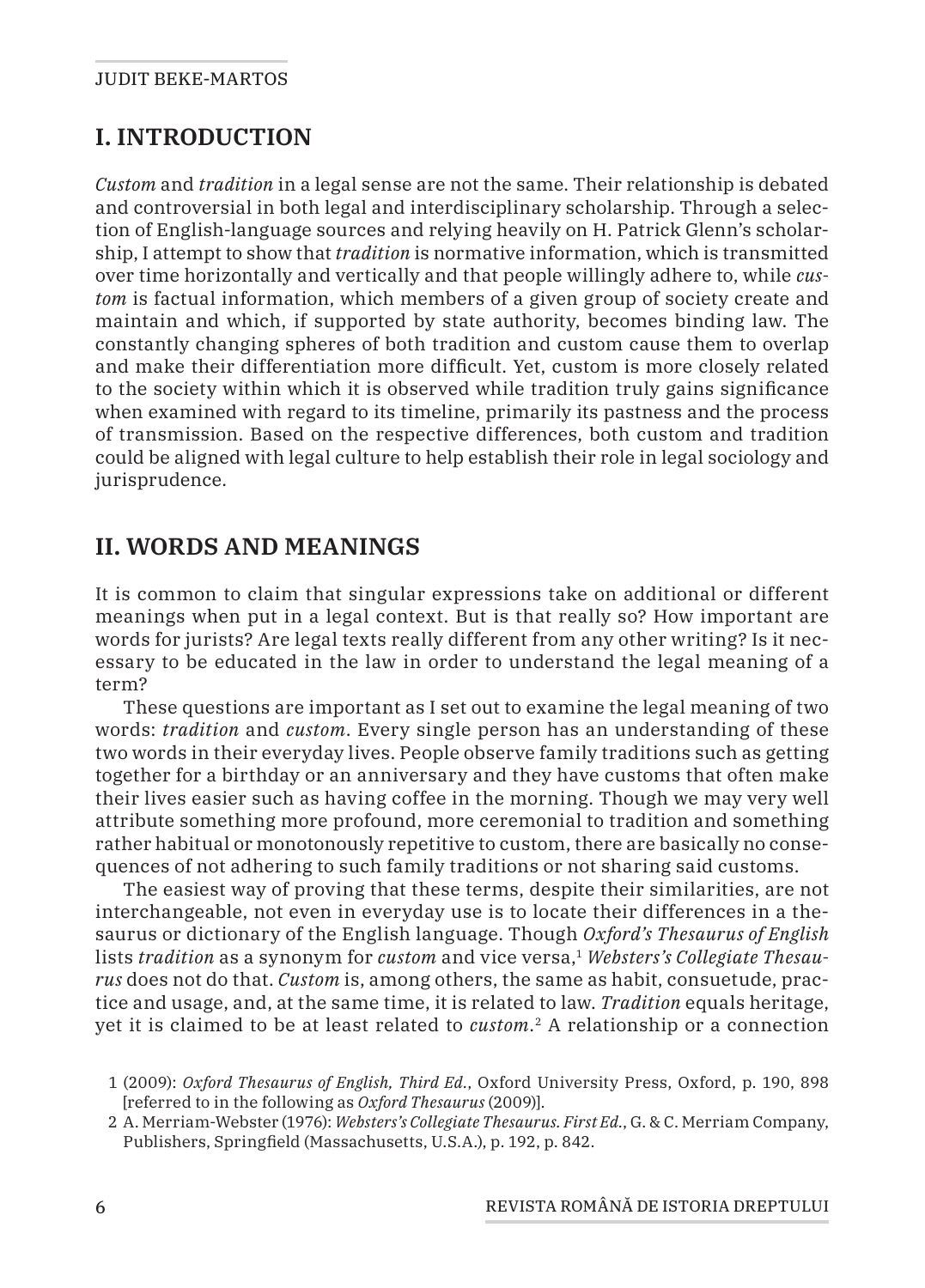#### Custom and Tradition: An Ambiguous Relationship

between the two terms does not prove their interchangeability, it rather refers to their occasional overlap. *The Oxford Dictionary of English* claims that *custom* is "a traditional and widely accepted way of behaving or doing something that is specific to a particular society, place, or time" while *tradition* as a mass noun is "the transmission of customs or beliefs" and as a count noun, quite simply, "a longestablished custom or belief."3 *The Oxford Encyclopedic English Dictionary* does not connect *custom* to *tradition*, but it defines *tradition* as "a custom, opinion or belief  $(...).$ "4

This is where the starting questions become relevant as to what happens if we place both of these terms in a legal context. Are their differences better highlighted, is their connection less clear if we use *legal tradition* when speaking about *tradition* and *custom in the legal sense* when we mention *custom*? *The Oxford Dictionary of English* only lists a separate legal meaning for *custom*, i.e. "established usage having the force of law or right" while it has no legal meaning for *tradition*. <sup>5</sup> *The Encyclopedic English Dictionary* has legal explanations for both terms: *custom* – in a legal sense – is "established usage having the force of law" while *tradition* is "the formal delivery of property (…)."6 The legal meaning of the two terms, as explained in a regular dictionary, highlights the difference, if by nothing else, the fact that one term has a legal meaning and the other may or may not have one – and when it does, it seems very particular to a legal institution.

In order to better understand and interpret legal terms, it is worth consulting a legal dictionary. Oxford's *A Dictionary of Law* simply does not list *tradition* as a term. It has an entry though for *custom*. Accordingly, *custom* is:

[a] practice that has been followed in a particular locality in such circumstances that it is to be accepted as part of the laws of that locality. In order to be recognized as customary law it must be reasonable in nature and it must have been followed continuously, and as if it were a right, since the beginning of legal memory. Legal memory began in 1189, but proof that a practice has been followed within living memory raises a presumption that it began before that date (…).7

This definition is quite detailed and exact, even if by that it connects *custom* perhaps too closely to the law, and particularly, English law. To take another example, this time from the American sources, *Black's Law Dictionary* has entries for both *custom* and *tradition*. The latter is explained, on the one hand, as the delivery at the completion of a contract referring back to Blackstone's Commentaries,

- 3 Angus Stevenson (ed.) (2010): *Oxford Dictionary of English, Third Ed.*, Oxford University Press, Oxford, p. 430, 1884–1885.
- 4 Joyce M. Hawkins, Robert Allen (eds.) (1991): *The Oxford Encyclopaedic English Dictionary*, Clarendon Press, Oxford, p. 356, 1530.

<sup>5</sup> Supra note 3.

<sup>6</sup> Supra note 4.

<sup>7</sup> Elizabeth A. Martin (ed.) (2003): *A Dictionary of Law, Fifth Ed.*, Oxford University Press, Oxford– New York, p. 132.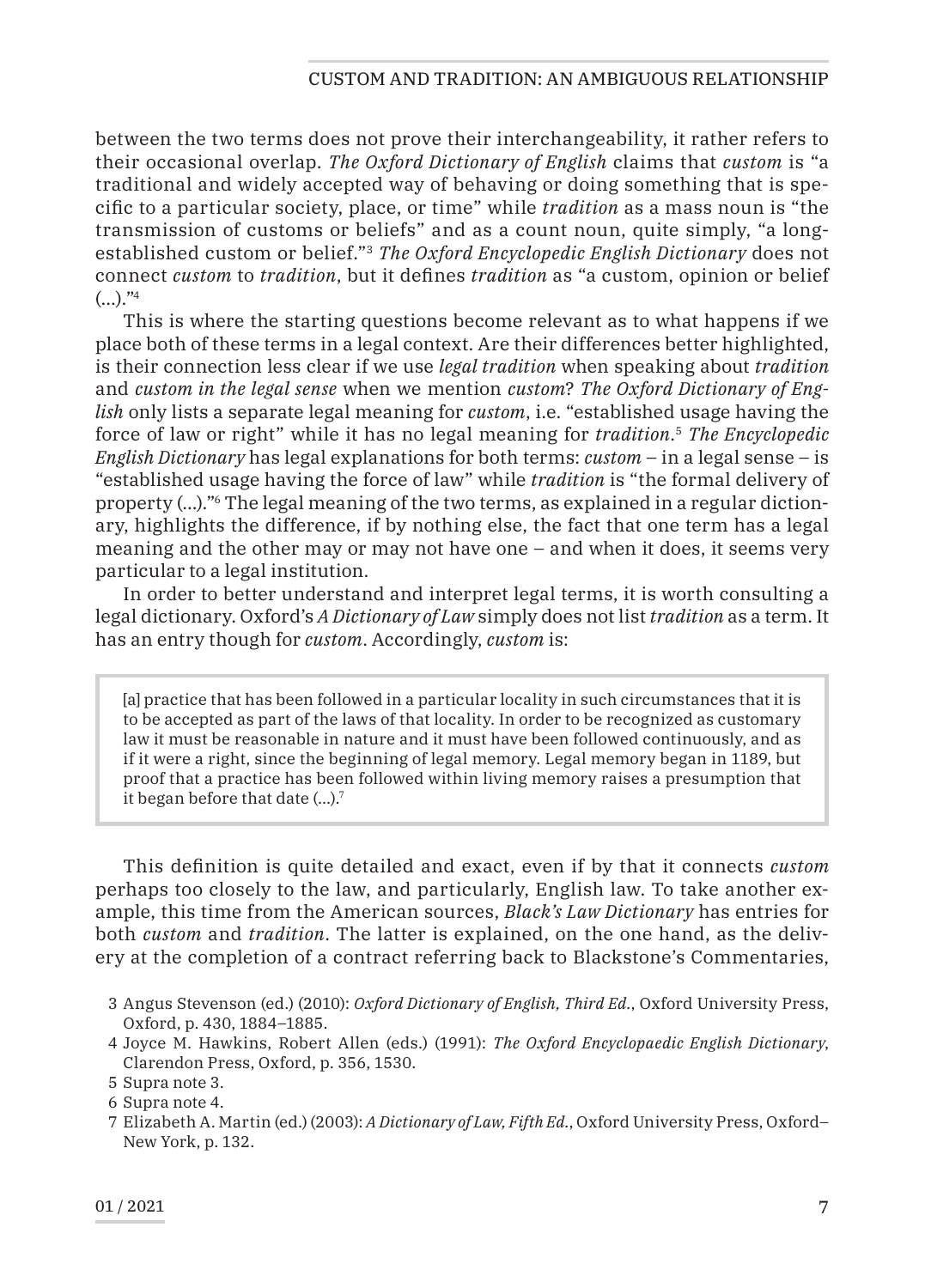which derived the term from the Latin *traditio*. On the other hand, *tradition* is also claimed to mean "[p]ast customs and usages which influence or govern present acts or practices."8 Interestingly, *Black's* has a separate entry for *custom* and for *custom and usage*. The former is fairly brief stating that *custom* is a "[t]erm [which] generally implies habitual practice or course of action that characteristically is repeated in like circumstances."9 The entry *custom and usage* is long and diverse establishing it as something that people repeatedly do and that – due to such repetition and the passing of time as well as the adherence to it by common consent –, becomes the law. The dictionary provides classification as it claims that *customs* can be "general, local or particular," thereby distinguishing *usage* that is not "the law or general rule which arises from such repetition."10 There is yet another entry named *usage*, explaining it as a "reasonable and lawful public custom in a locality (…)" and as a "[p]ractice in fact."11

What can be derived from all of these definitions? *Tradition* and *custom* may have similar meanings in both the everyday and the legal sense, but they do have differences that allow for or maybe even require a differentiation of the two terms. It is fair to ask why that may serve any purpose. The easier answer is that, as it is already clear from the explanations of the terms, *custom* seems to be a much more clearly established legal expression than *tradition*.

Furthermore, it is important to look at the possible relationship between either of these terms and *culture*. Staying with the previously used dictionaries, only the *Oxford Thesaurus* mentions both *customs* and *traditions* in its *culture* entry.12 The other two English dictionaries do mention *custom* in their *culture* entry, but they do not have the term *culture* in either their *tradition* or *custom* entries.13 In the legal sense, however, though not expressly addressed by any dictionary, there are connections between *tradition* and *culture* as well as *custom* and *culture*. Various articles link either *tradition* and *culture*<sup>14</sup>

- 8 Bryan Garner (ed.) (1993): *Black's Law Dictionary, Sixth Ed.*, *7th Reprint*, West Publishing Co., Saint Paul (Minnesota, U.S.A.), p. 1495 [referred to in the following, according to academic practice as: *Black's* (1993)].
- 9 *Black's* (1993): p. 385.
- 10 *Black's* (1993): p. 385.
- 11 *Black's* (1993): p. 1541.
- 12 *Oxford Thesaurus* (2009) p. 188.
- 13 Hawkins–Allen (1991): p. 352; Stevenson (2010): p. 425.
- 14 The volume Mark Van Hoecke (ed.) (2004): *Epistemology and Methodology of Comparative Law*, Hart Publishing, Oxford – Portland (Oregon, U.S.A.) contains the plenary papers of a 2002 conference, where the first two contributions are Alan Watson: *Legal Culture v. Legal Tradition* (p. 1-6.) and H. Patrick Glenn: *Legal Cultures and Legal Traditions* (p. 7-20.). Watson boldly begins with: "Legal culture is legal tradition, and legal tradition is legal culture." p. 6. Glenn conducts a different analysis claiming that legal culture is the broadest of the epistemological tools and uses legal tradition as a contrasting concept (p. 7-8.). Another example is E.J. Dickson-Gilmore (1992): Finding the ways of the ancestors: Cultural change and the invention of tradition in the development of separate legal systems, 34 *Canadian Journal of Criminology* 479(1992) looking at the First Nations traditional legal structure and their options within the Canadian legal culture.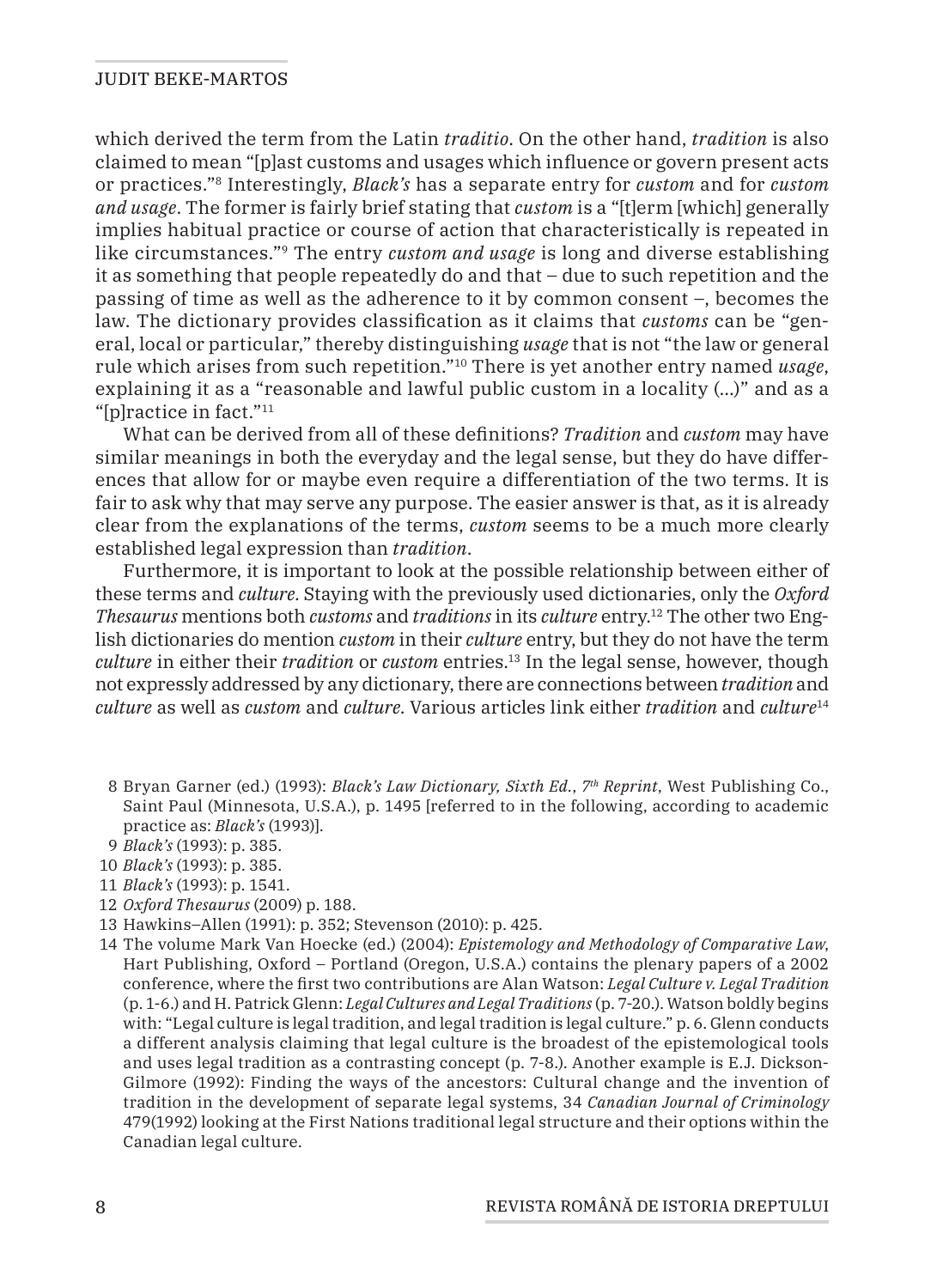or *custom* and *culture*. 15 Only a few address *custom* and *tradition*, 16 and none connect all three. To identify these connecting links would go beyond the scope of this writing, yet it is a sufficient indication that the clear outline and definition of the terms *tradition* and *custom*, as well as their relationship to one another serves a purpose towards the explanation and understanding of *legal culture*.

Having established that both *custom* and *tradition* have general everyday as well as legal meaning, I would like to add a few more subtle limitations to the scope of the issue discussed here. Due to the sensitivity of these two terms, I am primarily using English-language sources, which means that the findings are conclusive with regard to these and the specific terms *custom* and *tradition*. As soon as we translate these terms, we already compromise their content. There are various options in numerous languages that may express exactly the same content as *tradition* and *custom,* but they may also be perceived differently by members of the community whose native tongues said languages are.17 This is why, here, I am only discussing the English terms.

Even within the English language, however, there are certain differences, which is why I find it important to express that whenever I discuss *custom* here, I mean local, national, or domestic custom and not custom in the international sense. *Custom* in international law is an acknowledged source of law.18 *Custom* in a domestic or local sense is much more difficult to explain and much less evident as to its content. At the same time, I acknowledge that there are established differences in the

- 15 E.g. Lawrence M. Friedman (1969): Legal Culture and Social Development, *Law and Society Review* No. 1/1969, p. 29-44. or similarly, Lawrence M. Friedman (1990): Some Thoughts on Comparative Legal Culture, in David S. Clark (ed.): *Comparative and Private International Law – Essays in Honor of John Henry Merryman on his Seventieth Birthday*, Duncker & Humblot, Berlin, p. 49-57.
- 16 Most of the articles that explicitly set out to discuss custom and tradition focus on a specific topic and therefore do not define or address the notion of custom or tradition. See e.g. Honorable Robert J. Torres Jr. (2013): Jon'd at the Hip: Custom and Tradition in Island Decision Making, *University of Hawai'i Law Review* 921(2013), p. 921-935, or Bruce Rigsby (2006): Custom and Tradition: Innovation and Invention, 6 *Macquarie Law Journal* 113(2006), p. 113-138. Again, others use both terms without differentiating, such as Anita Jowitt (2005): Reconstructing Custom – The Politics of Homophobia in Vanuatu, 30 *Alternative Law Journal* 10(2005), p. 10-14.
- 17 The potential dangers interpretation holds have been widely discussed in the literature of legal history, which is why it is a common requirement for comparative scholars to be fluent in numerous languages and consult the sources in their original languages. Similarly important, as Professor David Ibbetson referred to it, "what linguists would call 'false friends': things that look alike but which may in fact be different." David Ibbetson (2013): The Challenges of Comparative Legal History, *Comparative Legal History* No. 1/2013, p. 10. Professor Glenn also raised the argument of untranslatability, namely that the difference in languages hindered the flow of information and thereby limited tradition. H. Patrick Glenn (2004): *Legal Traditions of the World – Sustainable Diversity in Law, Second Ed.*, Oxford University Press, Oxford, p. 47.
- 18 According to Article 38 (1) b of the Statute of the International Court of Justice, international custom is a source of international law. https://www.icj-cij.org/en/statute [accessed: November 30, 2020]. Oxford's *A Dictionary of Law* also states that "Custom is one of the four sources of international law." It goes on to explain how both established state practice and *opinio juris* are necessary to prove that something is indeed customary international law. Martin (2003): p. 132.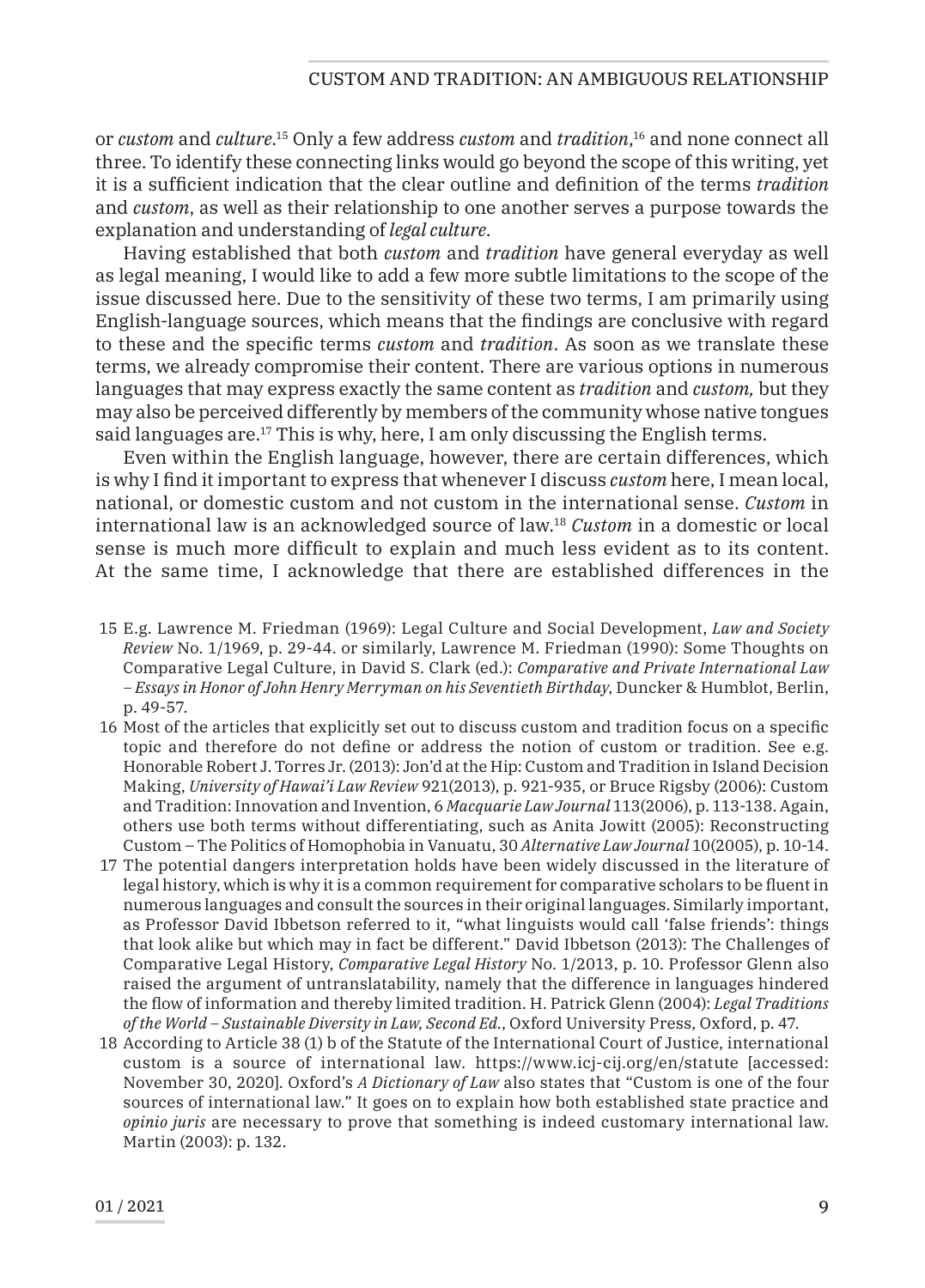English-language legal literature relating to the differences between *custom in a legal sense* and *customary law*, however, the terms will be used quasi interchangeably here, as it is within the abstract sphere that the attempt to outline the term is being undertaken.19 Regarding *tradition*, the difference in terminology may arise from tradition in singular and plural form or between *tradition* and *legal tradition*. For the present purposes, I will use all of these terms as one referring to *tradition in the legal sense*. In fact, I rely heavily and discuss in detail the scholarship of the late Professor H. Patrick Glenn, who with his book, *Legal Traditions of the World* revolutionized the scholarship and started a major professional debate on *legal tradition*. 20

Therefore, following the introduction to the terms, I identify and try to consolidate the relationship between tradition and custom based on legal history. The methodological approach is historically rooted and wishes to remain in the abstract sphere. I examine in detail the scholarship of H. Patrick Glenn on both legal tradition and custom followed by other scholars on the development and role of custom. Finally, I take a brief look at potential links to the basic concept of legal culture before concluding the paper with a summary of the shared and different characteristics of the two examined terms.

## **III. THE CONCEPT OF LEGAL TRADITION**

Relying on the previously quoted dictionaries, in particular *Black's Law Dictionary*, *tradition in a legal sense* has two meanings: delivery and past customs and usages that have an impact on present acts or practices.21 The term, per se derives from the Latin *traditio*, meaning to hand over, to transfer. *Traditio*, as a legal term in Roman law had a number of meanings, among them the transfer of ownership, which indicated actual physical transfer as well as symbolic ones.22 Henry Sumner Maine in his *Ancient Law* called tradition "the most obvious index of a change of proprietorship."23 Why does the term *tradition* then today also have the meaning of "some past customs and usages" that impact the present? Thinking back to the everyday meaning of the term, this makes perfect sense: we consider something that we used to do for a longer period of time as the determining factor in why we still continue to do it. Yet, if *customs and usages*, according to

- 19 Harold Berman's example is a good summary of the established difference, namely "Custom, for example, in the sense of habitual patterns of behavior, is distinguished from customary law, in the sense of customary norms of behavior that are considered to be legally binding." Harold Berman (1983): *Law and Revolution – The Formation of the Western Legal Tradition*, Harvard University Press, Cambridge (Massachusetts, U.S.A.), p. 8.
- 20 Glenn (2004). The book was first published in 2000 and the most recent, the Fifth Edition in 2014.
- 21 Supra note 8.
- 22 George Mousourakis (2015): *Roman Law and the Origins of the Civil Law Tradition*, Springer International Publishing, Cham (Switzerland), p. 118.
- 23 Henry Sumner Maine (1986): *Ancient Law Its Connection With the Early History of Society, and Its Relation to Modern Ideas*, Foreword by Lawrence Rosen, University of Arizona Press, Tucson (Arizona, U.S.A.), p. 269.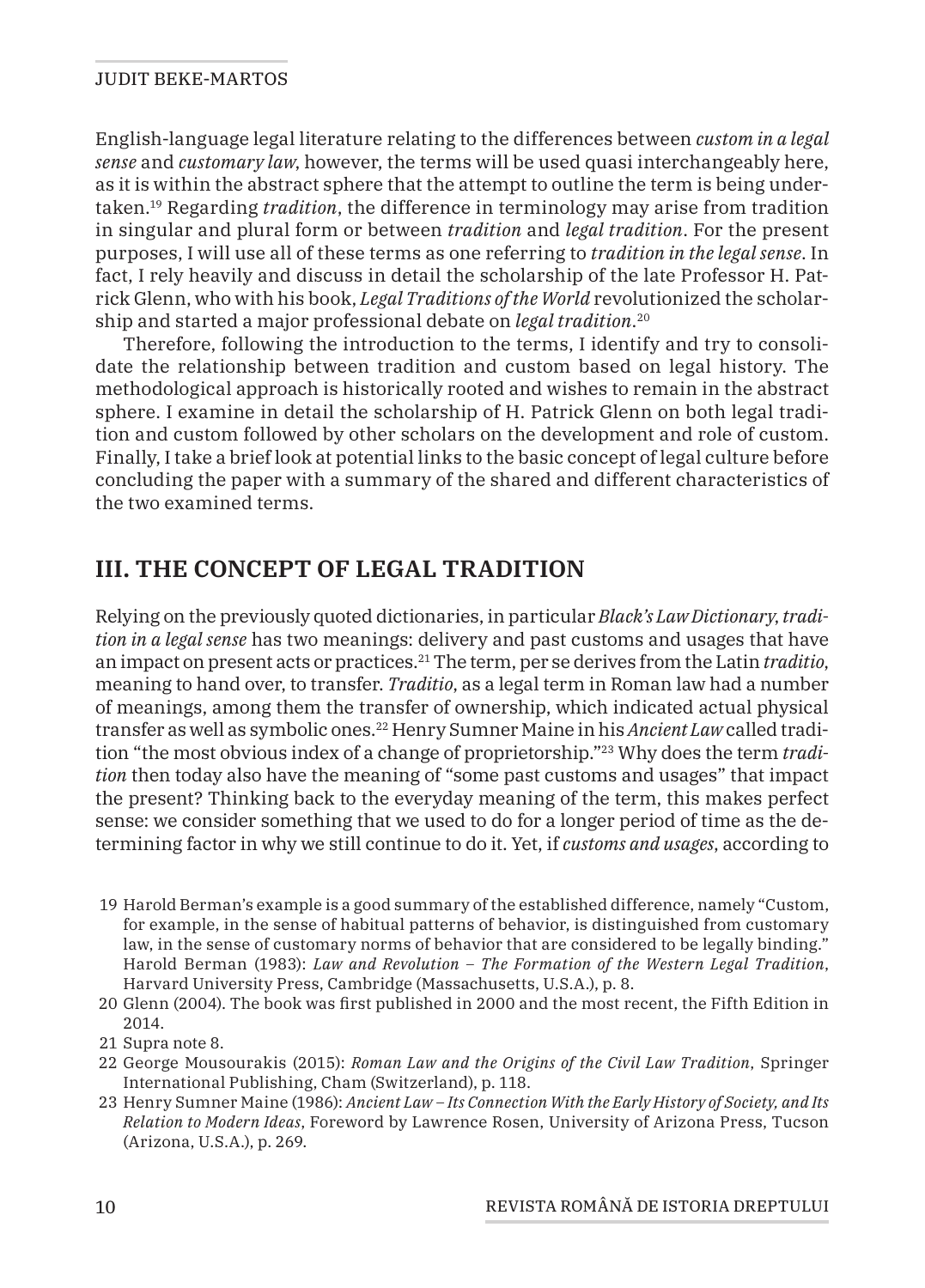Black's, mean a repeated action that due to the passing of time and repetition as well as adherence to it becomes the law, our everyday practices should become the law. Just how much time has to pass, who has to adhere to it and how many times does this tradition need to repeat itself in order to become law? Alternatively, is there such a big difference between the everyday and the legal sense of the term *tradition*? Both questions are worth exploring. I start with the latter while the prior will be addressed through the legal tradition term introduced and explained by Professor Glenn.

The difference between the everyday meaning and the legal term of *tradition* can be established. Family traditions such as gathering on birthdays or anniversaries should not amount to law. Yet there are legal traditions, the content of which – at least in part – does become law. A comprehensive and clear explanation of this term took considerable time. The literature first approached it from the perspective of the concept of legal tradition.

In 1998, Mathias Reimann and Alain Levasseur published an article in the American Journal of Comparative Law on *Comparative Law and Legal History in the United States* where they addressed the concept of legal tradition in the United States as an idea "conceived by Roscoe Pound in the 1930s" and owing its "current popularity among American comparatists to the writings of John H. Merryman and Harold Berman."24 The authors went on to explain that the idea of *legal tradition* assumed particular importance in the civil law family,25 where it appeared to have "three major but not identical"26 forms. These were John Merryman's "civil law tradition," Harold Berman's "Western legal tradition," and the so-called "European legal culture" propagated by Franz Wieacker. The first two deserve closer examination as they relate expressly to legal tradition and not to legal culture.<sup>27</sup>

John Merryman's *The Civil Law Tradition – An Introduction to the Legal Systems of Western Europe and Latin America* is not completely without precedent. To name just one: René David's work, *Major Legal Systems in the World Today* was published in its

- 24 Mathias Reimann, Alain Levasseur (1998): Comparative Law and Legal History in the United States, 46 *American Journal of Comparative Law* Supplement No. 1 for 1998, p. 4. Footnotes omitted.
- 25 Reimann and Levasseur being comparatists adhere to the terminology set out by the basic textbook of contemporary comparative law, René David, John E.C. Brierley (1978): *Major Legal Systems in the World Today – An Introduction to the Comparative Study of Law*, Stevens & Son, London. The original French text has been translated and amended by and with John E.C. Brierley, Second Ed., Simon & Schuster Inc., New York. David in his ground-breaking work used the term "legal family" to collect legal systems that were in one way or another similar. He did state that this was merely a "didactic device" to help the analysis. Accordingly, he identified the Romano-Germanic family, the Common law family and the family of Socialist law and listed a few examples as "other conceptions of law and social order." p. 20-21.
- 26 Reimann–Levasseur (1998): p. 5.
- 27 Though Wieacker used the terms legal culture and legal tradition as practically synonyms, Reimann and Levasseur themselves took note of the unclear relationship between the concepts of legal tradition and legal culture. They quote Merryman, who defined legal tradition as a link between the legal system and culture, as well as others, for example Friedman, who place legal tradition more in a historic context and see legal culture as a social approach to the law. See Reimann–Levasseur (1998): p. 6. For further scholarship by Friedman, see also supra note 15.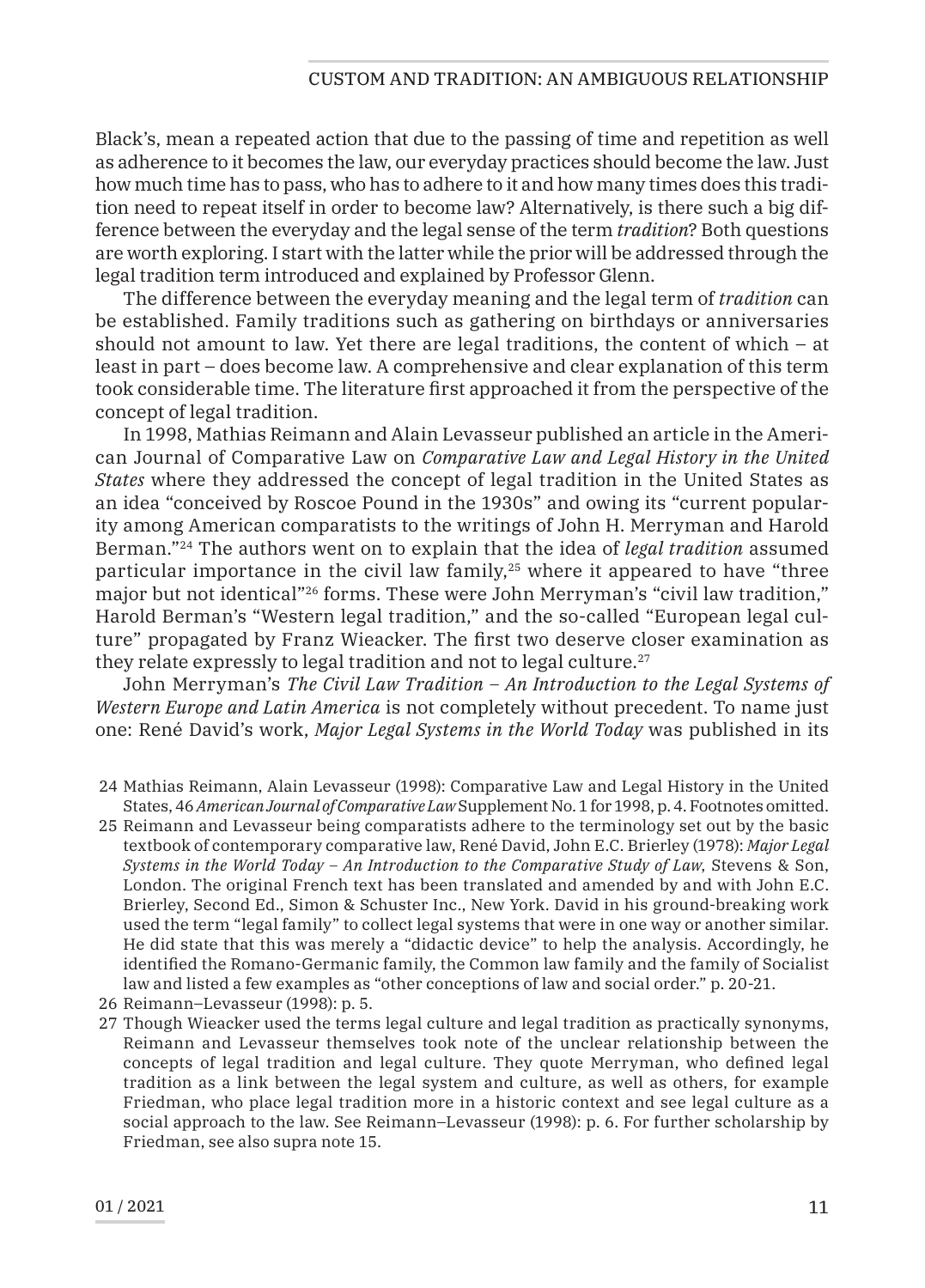French original as well as its amended English version a few years earlier.<sup>28</sup> While David identified three *legal families*, Merryman identified three *legal traditions*. 29 David depicted the *Romano-Germanic*, the *Common law* and the *Socialist laws* as families sharing similar characteristics, while for Merryman it was the *civil law*, the *common law* and the *socialist law* that constituted the three legal traditions. In an attempt to synthetize the two authors' categorization, it would be necessary to identify the Romano-Germanic legal family as the civil law tradition, unless there was a clear difference between the terms *legal family* and legal tradition. The authors did not provide a differentiation, yet one can still be drawn.<sup>30</sup>

The usefulness of differentiating *legal family* from *legal tradition* has been recognized by various scholars but while others have claimed to locate the difference between these two in relation to their connection with legal culture, namely that legal family expresses more the connection to the socio-legal reality within a given legal culture, whereas legal tradition would rather relate to its historic development, I find the difference lies in the formalistic or methodological approach as well.<sup>31</sup> David's term was a tool without any meaning of its own. David himself claimed that legal family had nothing to do with biological family; it was merely a didactic device to create groups or categories into which the various legal systems could be ordered for their better understanding.32 Merryman acknowledged David's aim in establishing his own clear taxonomy. He distinguished legal tradition from legal system defining the latter, for his purposes in his book, as "an operating set of legal institutions, procedure and rules" which, as such, was connected to sovereign states and organizations of states, and concluded that "[n]ational legal systems are frequently classified into groups or families."33 Yet, legal systems that for various reasons were grouped together may still have very different legal institutions, processes or rules. Categories such as *family* indicate that the legal systems therein have something in common and Merryman claimed that common characteristic to be the legal tradition itself. In that sense, while David's *family* was a catchall phrase used as a didactic device to locate legal systems where the practitioners of one could function among those of the

- 28 John Henry Merryman (1985): *The Civil Law Tradition An Introduction to the Legal Systems of Western Europe and Latin America, Second Ed.*, Stanford University Press, Stanford (California, U.S.A.). The first edition was published in 1969. René David's original work, *Les grand systemes de droit contemporains (Droit comparé)*, was first published in 1964 by Dalloz in Paris. The first English-language edition with John E.C. Brierley followed in 1966.
- 29 Both authors acknowledge that these three are the major ones they respectively selected while there are other conceptions of laws and social order as well as legal traditions.
- 30 Since the publication of the above mentioned two books, several others have been published which use these terms, most prominently Konrad Zweigert, Hein Kötz (1987): *An Introduction to Comparative Law, Second Ed.*, Oxford University Press, New York uses the term "legal family".
- 31 This is not to say that any other differentiation is in any way less valid than the one I aim to establish. See: Rafał Manko (2013): Survival of the Socialist Legal Tradition? A Polish Perspective, *Comparative Law Review* No. 2/2013, p. 4.
- 32 David, Brierley (1978): p. 21. See also Seán Patrick Donlan (2010): Comparative Law and Hybrid Legal Traditions – An Introduction, in: Eleanor Cashin-Ritaine, Sean Donlan, Martin Sychold (eds.): *Comparative Law and Hybrid Legal Traditions*, Schulthess, Zürich–Basel–Geneva, p. 9.
- 33 Merryman (1985): p. 1.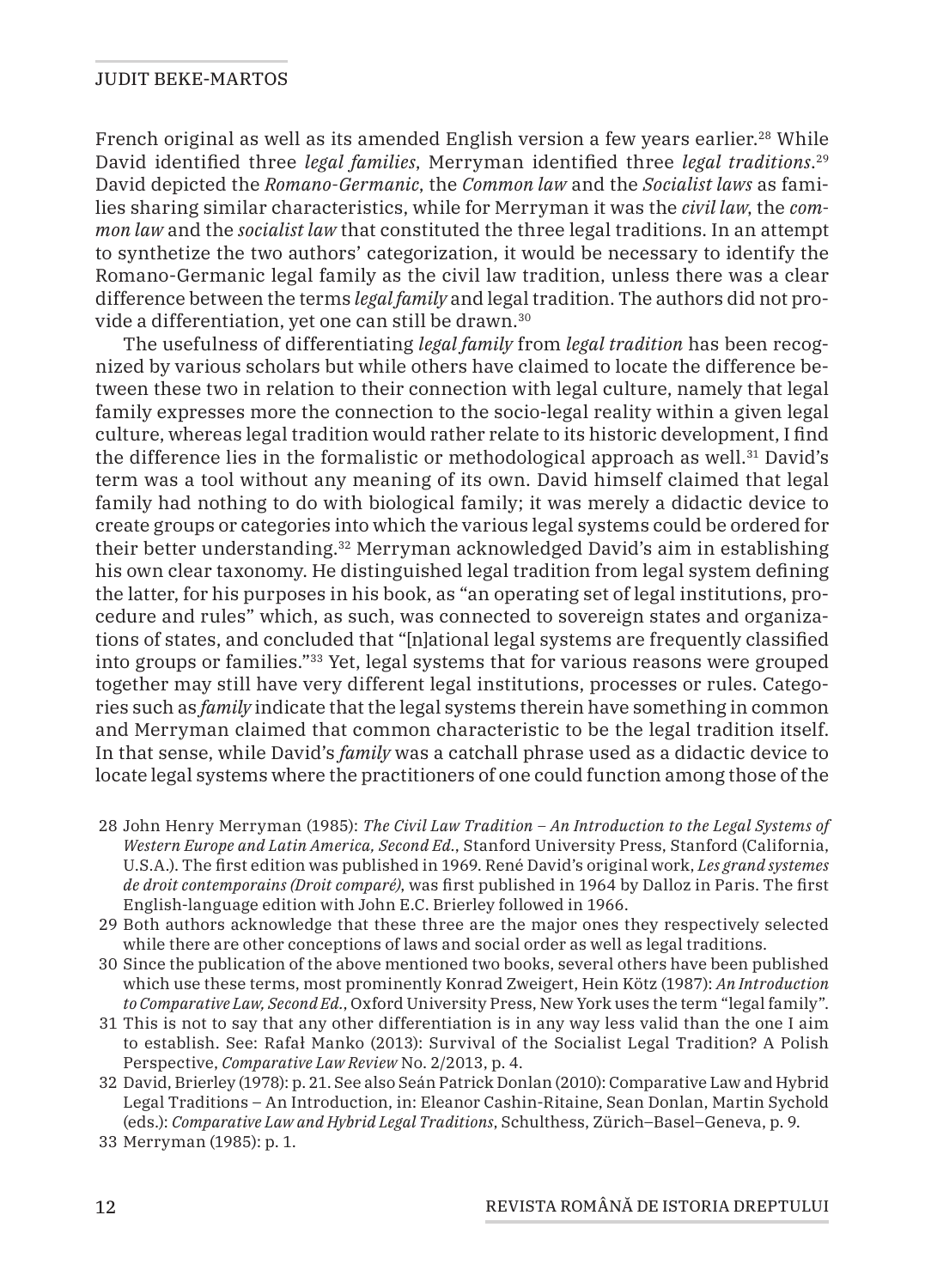other, Merryman named the group based on their shared characteristic not *family* but *tradition* adding a particular meaning to this term instead of using it as a device. Namely, according to Merryman, *legal tradition*

is a set of deeply rooted, historically conditioned attitudes about the nature of law, about the role of law in the society and the polity, about the proper organization and operation of a legal system, and about the way law is or should be made, applied, studied, perfected, and taught.34

Accordingly, from a formalistic or methodological point of view, it could be said that David's *legal family* was a bucket with various content filling it, and Merryman's legal tradition was the hook upon which said various content hung.<sup>35</sup>

How does Merryman's legal tradition relate to others'? David S. Clark outlined it as follows:

(…) Merryman has used the concept of a legal system. Since a tradition includes more than one legal system, a major point of controversy has been to identify those systems that are more important or more typical in illustrating the general features of a tradition. Finally, there is the even grander notion of a Western legal tradition, which if it has increasing validity implies a convergence of the civil law and the common law.36

Merryman's work had a very broad horizontal focus within the civil law tradition, but only within that. It included legal systems that developed from Roman law or its reception geographically reaching way beyond the borders of Europe all the way to Latin-America and East Asia. The analysis was thorough exploring the historic development all the way to codification and the origins as well as justification of law as science. $37$ 

According to Clark, Merryman used the term legal system within the larger frame of legal tradition. However, Western legal tradition was an even broader notion and that is what concerned Harold Berman. Similarly to Merryman, Berman used the term legal system, which he defined as "something narrower and more specific than law in general, or what may be called a 'legal order.'"38 Berman's book, *Law and Revolution* was indeed revolutionary because it claimed that in the Western European territories, namely in the part of continental Europe which was linked to the Roman Catholic Church as well as in England and the Scandinavian territories certain legal institutions had developed and had been transferred through centuries from

- 35 Nevertheless, not even Merryman's definition of the legal tradition is as precise as it could be since the focus of his work was the civil law tradition and therefore, he did not spend too much time on outlining the term. Glenn devoted significant work to identifying legal tradition in the first two chapters of his book. See: Glenn (2004): p. 1-58.
- 36 David S. Clark (1990): The Idea of the Civil Law Tradition, in: Clark (1990): p. 12.
- 37 René David: Book Review, *RabelsZ* 34(1970), p. 360-362. As quoted in Clark (1990): p. 11.
- 38 Berman (1983): p. 49.

<sup>34</sup> Merryman (1985): p. 2.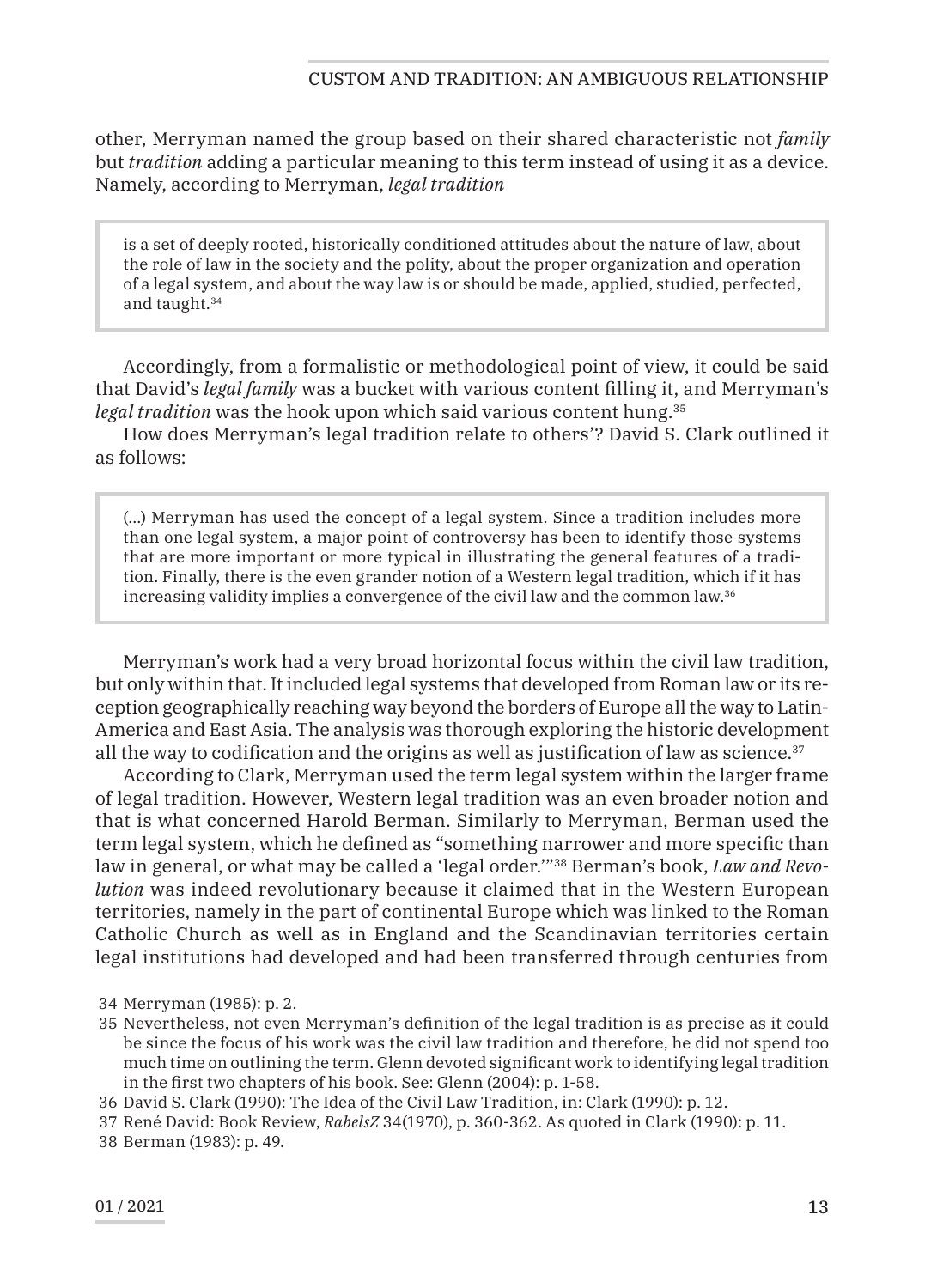generation to generation. His explanation of Western legal tradition commenced, however with the statement that this transfer of legal institutions had begun in the eleventh and twelfth centuries as a result of a revolution. The book therefore, is a very detailed legal history of the named territories, focusing on transfer and revolutionary changes occurring from time-to-time.

The question concerning the task at hand, however, is whether said Western legal tradition is a broader notion than that of legal tradition used by Merryman. There is no conclusive answer to this question based on Berman's work, even if the inconclusiveness presupposes the negative. Berman defined each term in his expression and still failed to provide a concrete explanation on what *Western legal tradition* was. In a later article, Berman claimed that the legal institutions in the Western European sphere originated from the Papal Revolution of 1075 and survived, at least, four major total revolutions before encountering their most serious crisis to date in the twentieth century.39 In an attempt to try and clarify the potential interaction between *Western legal tradition* and a so-called *World legal tradition*, Berman dropped valuable information on his understanding of Western legal tradition today: "what is uniquely Western, however, is the conscious historical evolution of law over generation and centuries, the historicity of law, its conscious balancing of continuity and change, its concept of an ongoing autonomous legal tradition that can even survive great revolutions and be renewed by them." Later he added:

Western concept of a legal tradition rests on the integration of the three main schools of legal philosophy – positivism, natural law theory, and historical jurisprudence – which trace law respectively to political will, to moral reason and conscience, and to historical experience.40

Though detailed and correct, Berman's scholarship, deeply rooted in legal history helps us no further in the quest of clarifying the respective terms and their definitions.

# **IV. LEGAL TRADITION AND CUSTOM**

H. Patrick Glenn's scholarship to this day provides the most comprehensive approach to legal traditions and also, to some extent, to custom. The second edition of Glenn's *The Legal Traditions of the World* provided the basis for a conference the results of which were published in a collective review of the book.41 This review did

<sup>39</sup> Harold Berman (1999–2000): The Western Legal Tradition in a Millennial Perspective: Past and Future, 60 *Louisiana Law Review* 739(1999–2000), p. 742, 750-751.

<sup>40</sup> Berman (1999–2000): p. 762.

<sup>41</sup> Nicholas H. D. Foster (ed.) (2006): A Fresh Start for Comparative legal Studies? A Collective Review of Patrick Glenn's Legal Traditions of the World, 2nd Edition, 1 *Journal of Comparative Law* 100(2006), p. 100-176.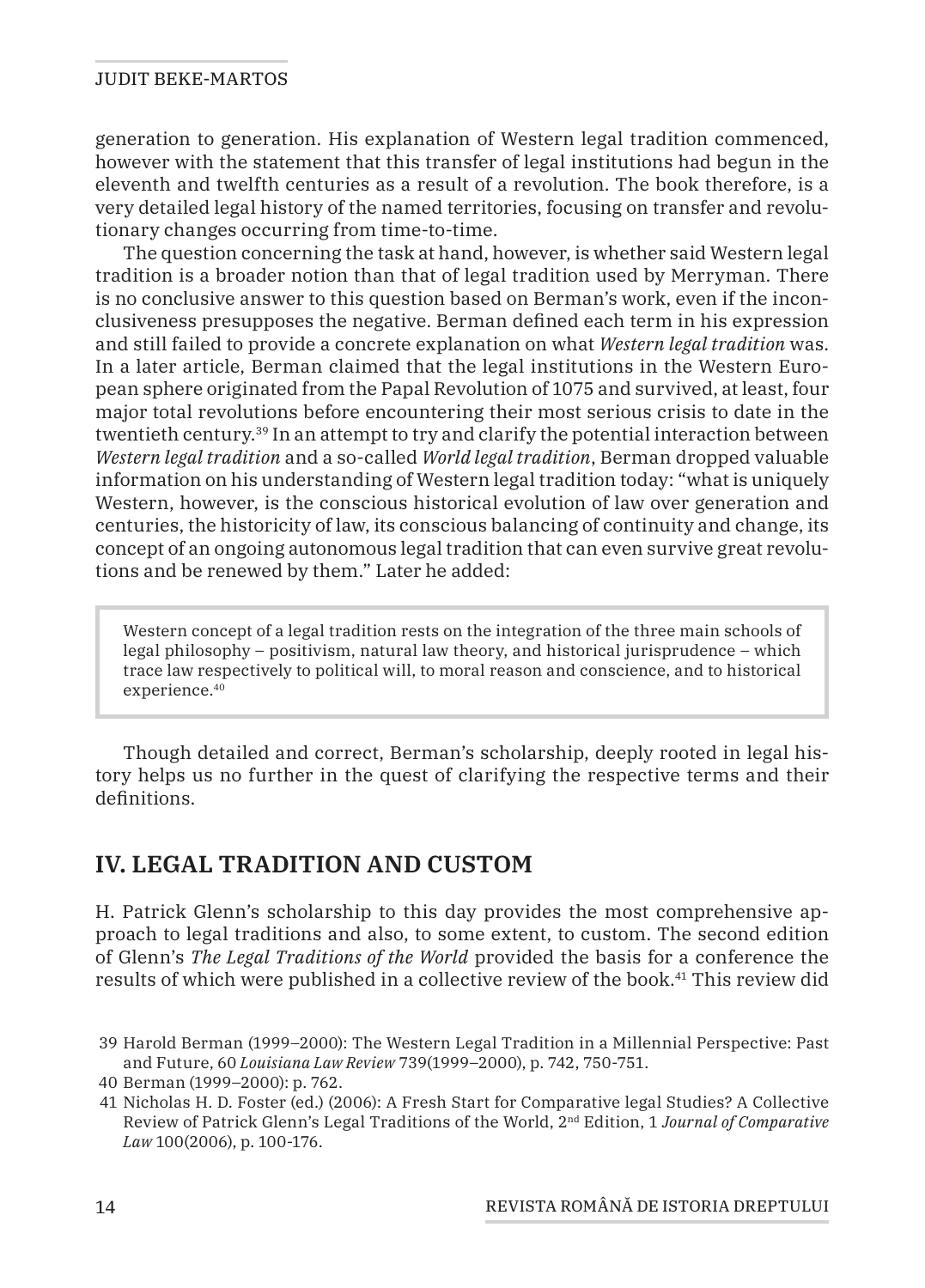not praise Glenn at all, however, it welcomed the discussion that had begun upon the publication of the book. The reviewers were to some extent understanding that Glenn's work had been the product of a generalist while at the conference and subsequently in the review, the individual chapters were assessed by specialists of the respective fields. The discussion continued as Glenn replied – upon invitation – to the review, $42$  which was again followed by a rejoinder. $43$ 

Glenn entitled his book *Legal Traditions of the World* and spent the first two chapters out of ten – as well as various other articles – explaining what exactly he meant with legal tradition. First, he acknowledged that there was a theory of tradition corresponding with other theories, such as rationality or identity and then moved on to introduce individual legal traditions. Though detailed and logical, Glenn in the end did not provide one single definition on *legal tradition* but rather saw it as a notion claiming somewhat different meaning when placed in certain situations where it had to correspond with and relate to others. A good example is the following excerpt from his book, from the chapter dealing with chthonic legal tradition:

Tradition is just doing things over and over again. The same can be said of custom, and both therefore lack rational justification and are cast out of the rational tradition. The rational tradition does this, however, by divorcing custom from its justification, from the reasons and information which lead to its ongoing performance. (…) So we should think of custom as the outcome of a particular tradition, the result of a process of massaging pre-existing information and deciding how to act.44

Glenn published the article *The Capture, Reconstruction and Marginalization of "Custom"* in 1997,45 where he explained the whole history of custom, without providing a singular definition for it. First, he talked about the early period of custom, which dated until the "capture," and by capture he meant codification, starting in the 16th century. Glenn used a variety of terms for custom. He relied on the term *informal law* as a synonym of custom, to set it in contrast with *formal law*. The dualism of informal and formal law had been expressed in the  $9<sup>th</sup>$  century sources through the terms *consuetudo* and *lex*, while the documents of the 12<sup>th</sup> century and Gratian's work in particular had operated with *unwritten* and *written* law. Following this logic, we could interpret that custom equaled informal law, which equaled consuetudo, which again equaled unwritten law. Glenn claimed that present definitions of custom variably contained two elements, albeit factual elements, namely first, "the existence of a long and settled practice, i.e., of repetitive human behaviour" and second, "a "sense" or "belief" by adherents to the custom that it is of an obligatory

<sup>42</sup> H. Patrick Glenn (2007): Legal Traditions and Legal Traditions, 2 *Journal of Comparative Law*  69(2007), p. 69-87.

<sup>43</sup> Andrew Halpin (2007): A Rejoinder to Glenn, 2 *Journal of Comparative Law* 88(2007), p. 88-93.

<sup>44</sup> Glenn (2004): p. 74.

<sup>45</sup> H. Patrick Glenn (1997): The Capture, Reconstruction and Marginalization of "Custom", 45 *American Journal of Comparative Law* 613(1997).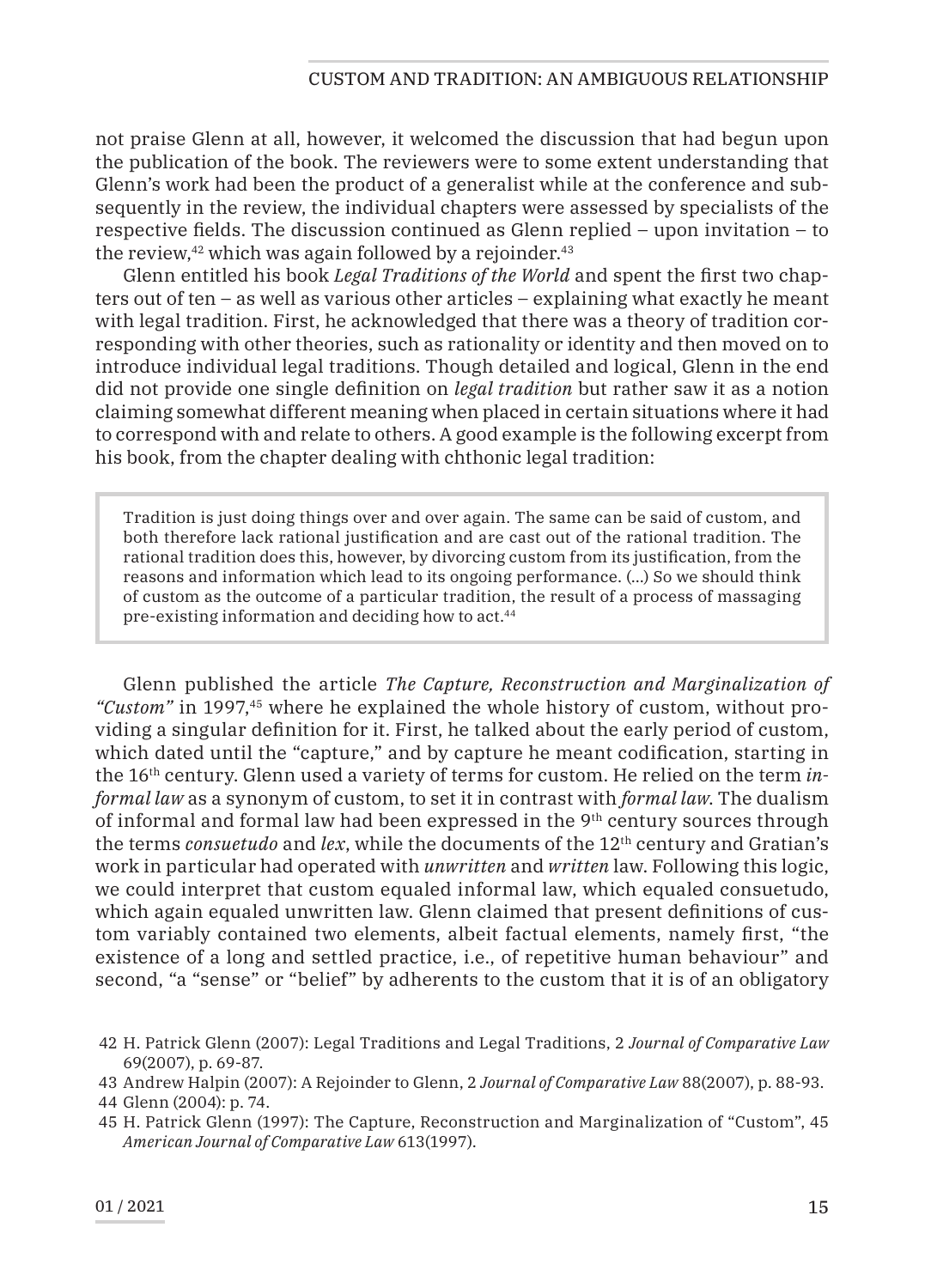character."46 Glenn in this article followed the informal law from its existence in practice to its capture in some form – on an object, through oral transmission or in writing – all the way to its reconstruction, namely the process where new generations tried to recover the content of the earlier practices to clarify it and use it vis-á-vis formal or codified law. The need for defining custom only arose during this reconstruction process, which ultimately led to the explanation that custom was the present manifestation of something we think we know, of something we think we have to do and finally of something that is articulated by someone with authority. This vague outline would be acceptable but for Glenn's determination that "[i]nformal law in the past was information,"47 which creates confusion when read in the light of his scholarship on tradition, which he also defined as *information*. 48 In addition to the terminology and its potentially miscellaneous content, Glenn also described the same line of events relating to tradition, its capture and transmission, even if he did not connect it to concrete historic events but rather expressed a constant change, an ever expanding pool of information characterizing major legal traditions. It is the broad basis and societal reliance that ensures adherence to these legal traditions. This logic would indicate no difference between custom and tradition, if both were information that was captured over time. There is, however, a difference in the emphasis or focus of custom and tradition with the prior relating more to the society within which it is observed, while the latter needs the connection between the past and the present.

For Glenn tradition was primarily non-binding normative information<sup>49</sup> that had a certain pastness and which people willingly adhered to. Every element deserves some examination. Tradition is information and as such, for Glenn's purposes, it was normative. This would mean that at any given time, if we stopped the clock and examined the information underlying any group of people or any society, we would find its tradition. Yet, this type of information cannot possibly be or stay static over time. Glenn acknowledged that the information needed to be captured somehow in order to be preserved and transmitted to the next generation. It could be captured through objects, through verbal transmission or in writing.<sup>50</sup> The transfer of the information happened both vertically and horizontally in time. Vertically, meaning from generation to generation as this information passed from father to son or from inhabitants of a certain area to the newcomers there. Horizontally, meaning the potential collision between groups of coexisting human beings who abode by different traditions and whose meeting at any given time and place impacted the other, transmitting, exchanging or reevaluating information. The vertical transfer was less affected by the globalizing world while the horizontal one was very much influenced by the fastpaced contemporary communication we all share in the 21st century. However, it

<sup>46</sup> Glenn (1997): p. 616-617.

<sup>47</sup> Glenn (1997): p. 617.

<sup>48</sup> Glenn (2004): p. 12-13.

<sup>49</sup> H. Patrick Glenn (2008): Globalization and National Legal Traditions, in: Jürgen Schwarze (ed.): *Globalisierung und Entstaatlichung des Rechts*, Mohr Siebeck, Tübingen, p. 64.

<sup>50</sup> Glenn (2004): p. 7-12.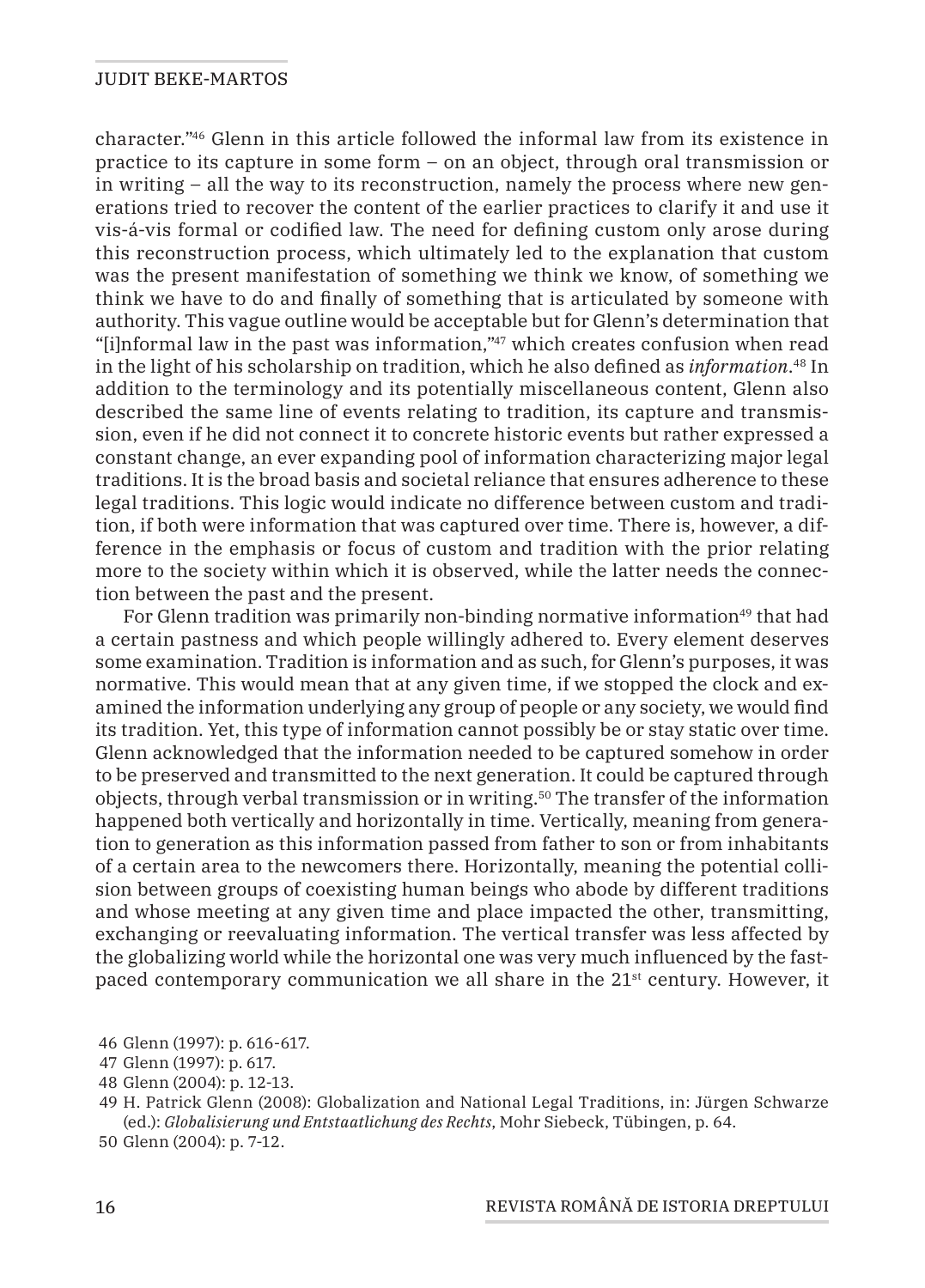is the vertical transmission which necessarily brought with it an expansion of the information as every generation added to the content or – through the horizontal transmission – altered it, thereby strengthening the tradition. Major traditions survived more easily due to their more stable basis.

The primary element of tradition is therefore, the so-called pastness. Glenn adopted the term from T.S. Eliot as adequate for expressing an unknown period of time in the past. There was no answer to the question how much time had to pass, during which period tradition needed to be observed, maintained or transferred to be recognized as such. Therefore, Glenn said that it was difficult to determine the establishment of tradition or easy to refute the term instant tradition as it was not known how much time needed to pass for the creation of a tradition until its acknowledgement or acceptance. The time of origin of the so-called major legal traditions was pointed out by the previously mentioned authors. Merryman identified the beginning of the three legal traditions he named. Accordingly, the civil law tradition originated from "450 B.C., the supposed date of publication of the XII Tables in Rome," the common law tradition began in 1066 A.D. upon the success of the Norman conquest in England and the socialist law tradition was dated at the time of the October Revolution in 1917.51 Harold Berman placed his beginning to the time of the Papal Revolution in the  $11<sup>th</sup>$  and  $12<sup>th</sup>$  centuries.<sup>52</sup> The existence and maybe even the time of beginning for long standing major traditions – normative information if we follow Glenn – was not in question, yet how do we create a new tradition?

Said matter of pastness in terms of tradition is interesting for two reasons. First, it leads to the existence of invented or instant traditions, and second, the effect of the past on the future is a cornerstone of the precedent legal system, primarily the common law system. Glenn, being a legal scholar did not categorically state that an invented or instant tradition cannot exist, rather he traced the pastness element of tradition back to its procedure, to the fact that in order to transfer information time has to pass, which means that a new tradition, if established, also needs some time to evolve. The book Glenn also referred to when discussing this question is probably the most holistic book on tradition written by historians. In *The Invention of Tradition*, Eric Hobsbawm claimed that invented tradition does not necessarily mean a completely new phenomenon, but rather "a set of practices, normally governed by overtly or tacitly accepted rules and of a ritual or symbolic nature, which seek to inculcate certain values and norms of behavior by repetition, which automatically implies continuity with the past."53

Yet, how much influence should the past have upon the present? The past for its own sake should not determine the future and nevertheless, the strict system of judicial precedents predominant in the common law countries presupposes that courts and judges are bound by their previous legal decisions.

<sup>51</sup> For more on the socialist legal tradition see e.g. Manko (2013), Merryman (1985): p. 2-4.

<sup>52</sup> Berman (1983): p. 28.

<sup>53</sup> Eric Hobsbawm (1984): Introduction – Inventing Traditions, in: Eric Hobsbawm, Terence Ranger (eds.): *The Invention of Tradition*, Cambridge University Press, Cambridge, p. 1.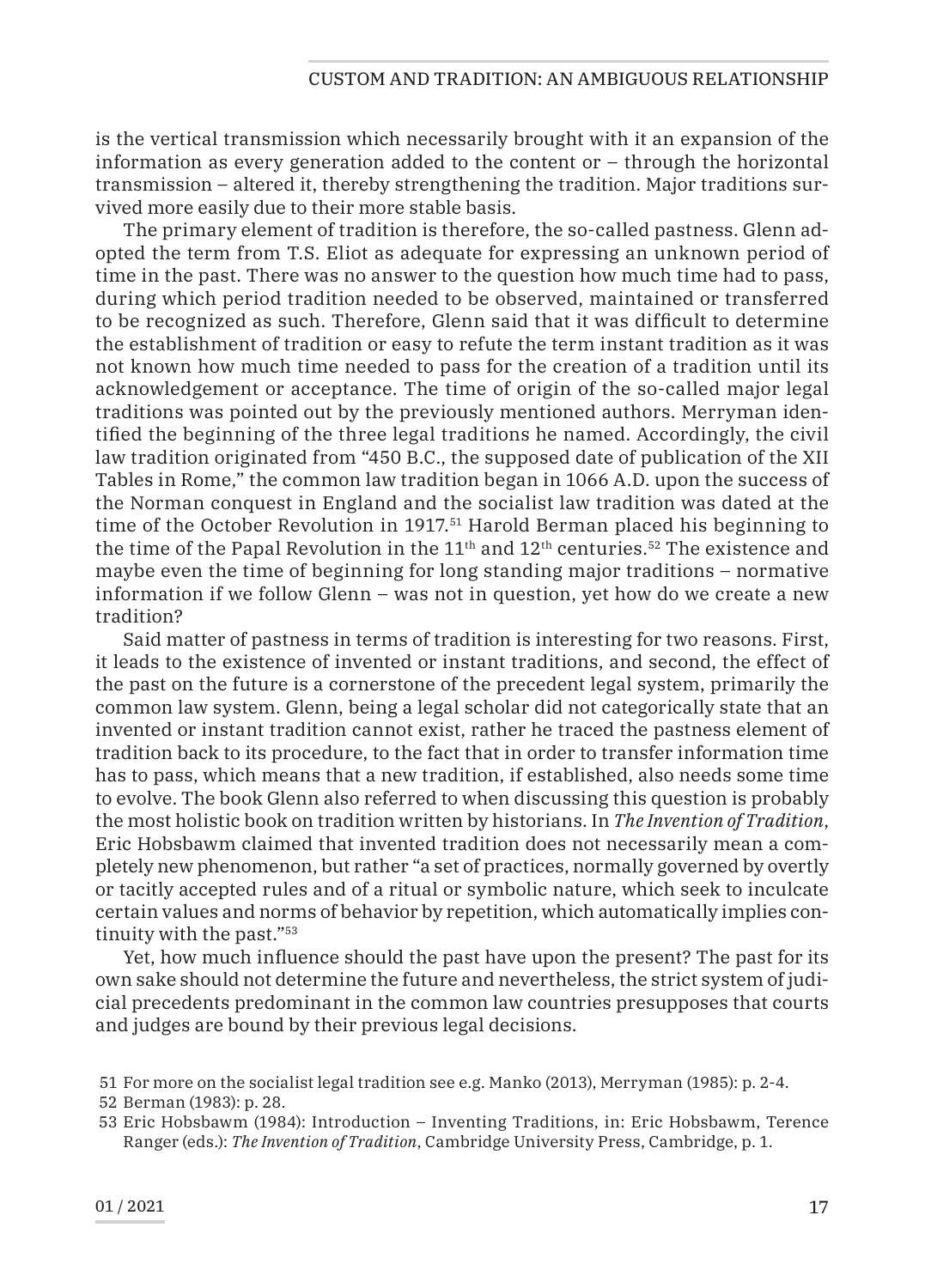[F]or most of the time that human beings have lived together in organized communities, every aspect of their communal lives – social, religious, political, and economic as well as legal – has to a large degree been organized on the assumption that the past has an inherent authority of just this kind (…). The name we give this once-pervasive attitude is traditionalism, and the legal practice that we call the rule of precedent – the willingness of lawyers and judges to be guided by the past – is merely one expression of this more general outlook.54

The past, therefore, should not have an automatic and inherent authority upon our present and the content of the tradition can indeed change over time. Glenn himself also addressed the issue of the past's binding nature when he detailed the normativity of tradition thereby addressing differences between the notion of tradition and that of a legal system.

Traditions thus are normative and create obligations. The obligations may or may not be said to be "binding", but there are at least obligations, which is not the case for legal systems. The obligations of a tradition may be said to be binding when they are morally imperative or at least justifiable. It is more generally the case, however, that the obligations of a tradition may be seen as simply persuasive, since the authority of tradition is simply persuasive. They are obligations to which we bind ourselves. We are not forced to do so, and there are not guaranteed sanctions that will punish our failure to do so.55

Accordingly, the last characteristic of tradition listed by Glenn was the manifestation of willingly adhering to the content. Glenn here expanded his initial explanation or rather returned to its original implications. He had concluded that tradition was information because that was the only way to define what really was transmitted from one generation to the other over time. Subsequently, Glenn claimed that tradition also meant the process of transmitting this information. This would mean that both the transfer and the content being transferred were expressed by the term *tradition*. In addition to that, while the content which was being transferred meant information, *custom*, as informal law, also meant information.

On the basis of the previous considerations, what could be the relationship between these two terms, *tradition* and *custom* in Glenn's scholarship? Glenn did not answer the question explicitly. Sometimes, in terms of certain traditions he even claimed them to be similar, which was proven by his conclusion of defining both, in some form, as information. However, Glenn did claim that certain traditions dealt with facts, for example the Western tradition, and custom could be defined as such

<sup>54</sup> Anthony T. Kronman (1989–1990): Precedent and Tradition, 99 *Yale Law Journal* 1029(1989– 1990), p. 1044.

<sup>55</sup> H. Patrick Glenn (2005): Doin' the Transsystemic: Legal Systems and Legal Traditions, 50 *McGill Law Journal* 863(2005), p. 881-882.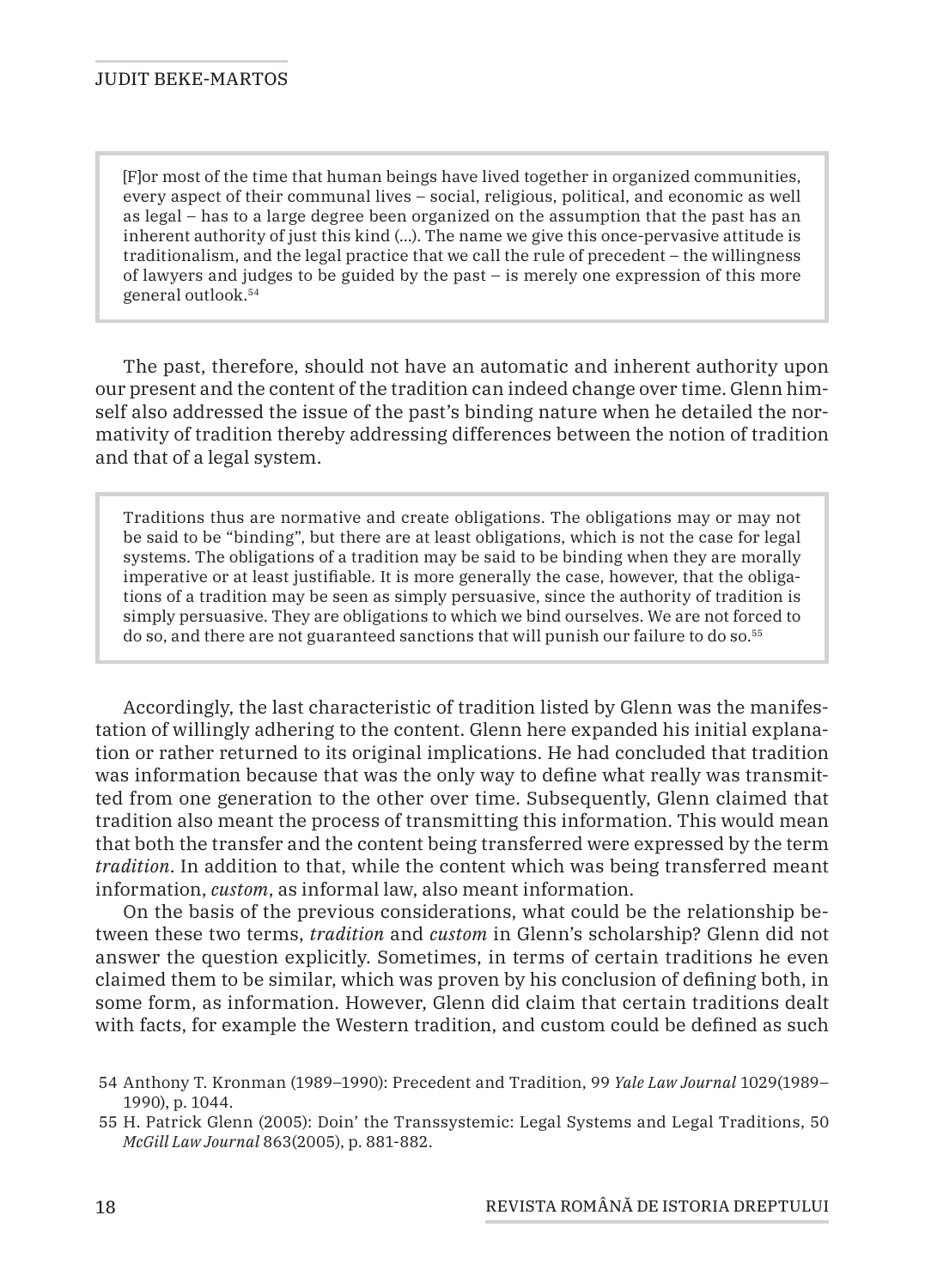a fact as it "may ground a constitutional normative order."56 Another good example of an existing relationship between custom and tradition that again proves them to be terms with separate meaning can be found in Glenn's *A Concept of Legal Tradition* where he wrote:

[b]y limiting the definition of custom to observable forms of conduct, Western theoretical discussion has (almost) succeeded in eliminating it as a source of law. Custom becomes law only when accepted as such by an authority of the state, and cannot be law prior to that because in itself it is purely factual in character. The notion that tradition is simply repetitive behaviour is thus very widespread in contemporary understanding. Yet, a definition of tradition reduced entirely to present behaviour denies something fundamental in the notion of tradition – that it is unequivocally linked to what we call the past.<sup>57</sup>

This means that even though both custom and tradition are often characterized as repetitive human behavior, or are defined as normative information for tradition and factual information for custom by Glenn, custom needs to be acknowledged by some kind of authority in order to gain real force in a given society and tradition needs to have the element of pastness in order to be considered as tradition.

In the collective review published about Glenn's *Legal Traditions of the World, Second Edition*, the reviewers, primarily William Twining<sup>58</sup> and Andrew Halpin<sup>59</sup> very accurately pointed out that first, Glenn, by focusing on tradition as solely normative information limited the scope of his research and second, that his individually logical analyses when read together did not necessarily add up. Nevertheless, Glenn achieved with his book and subsequent scholarship a major academic debate regarding legal traditions, an issue interesting and important not only to legal scholars.

Historians do not have any problems differentiating between custom and tradition. In *The Invention of Tradition*, Hobsbawm wrote:

[t]he object and characteristic of 'traditions', including invented ones, is invariance. The past, real or invented, to which they refer imposes fixed (normally formalized) practices, such as repetition. 'Custom' in traditional societies has the double function of motor and flywheel. (...) [Custom] give[s] any desired change (or resistance to innovation) the sanction of precedent, social continuity and natural law as expressed in history. (…) 'Custom' is what judges do; 'tradition' (in this instance invented tradition) is the wig, robe and other formal paraphernalia and ritualized practices surrounding their substantial action. The decline of 'custom' inevitably changes the 'tradition' with which it is habitually intertwined.<sup>60</sup>

<sup>56</sup> Glenn (2005): p. 882. Footnote omitted.

<sup>57</sup> H. Patrick Glenn (2008–2009): A Concept of Legal Tradition, 34 *Queen's Law Journal* 427(2008– 2009), p. 430.

<sup>58</sup> William Twining (2006): Glenn on Tradition: An Overview, in: Foster (2006): p. 107-115.

<sup>59</sup> Andrew Halpin (2006): Glenn's Legal Traditions of the World: Some Broader Philosophical Issues, in: Foster (2006): p. 116-122.

<sup>60</sup> Hobsbawm, Ranger (1984): p. 2-3.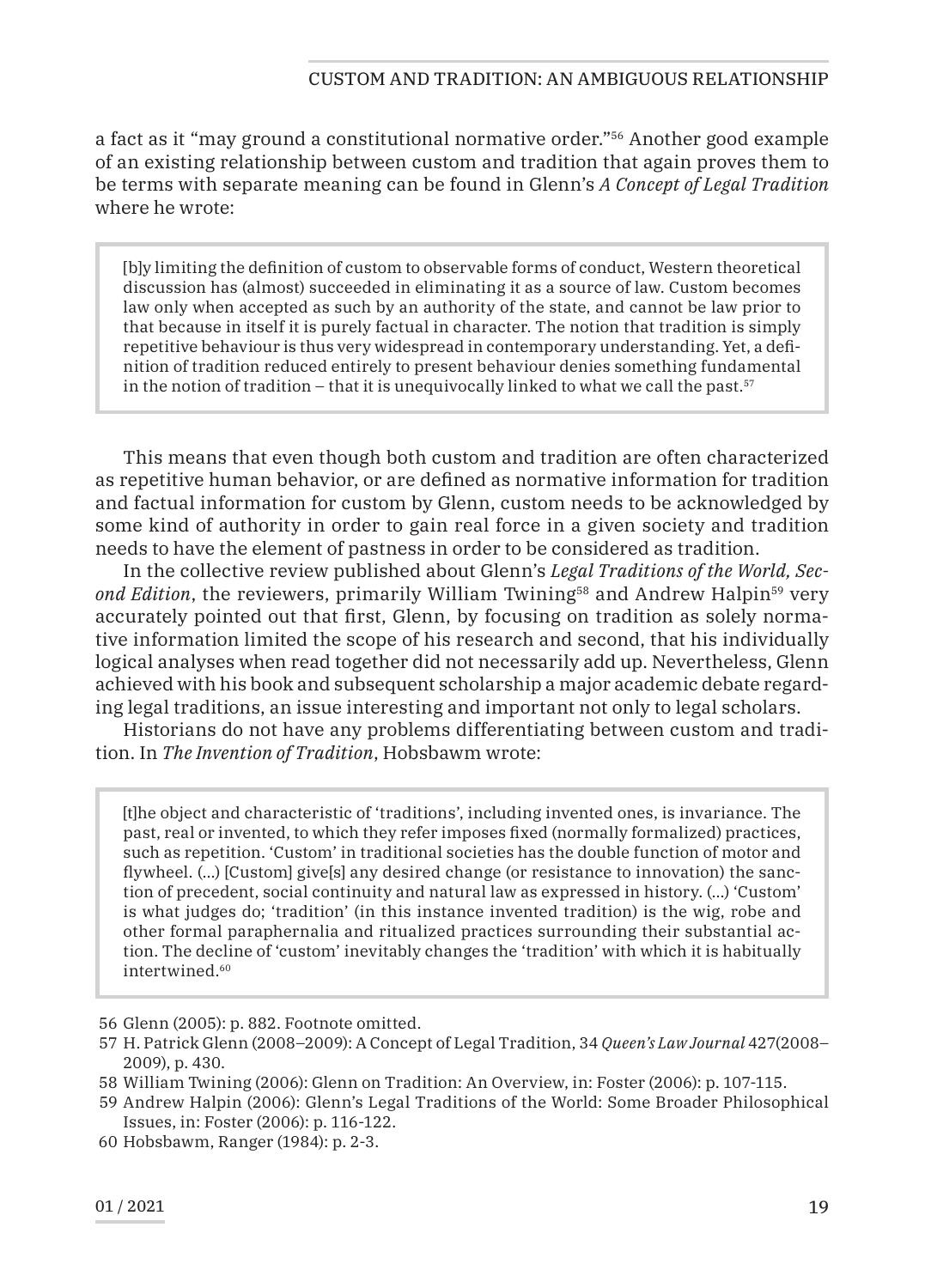From a legal perspective, this differentiation is debatable at certain points but the distinction and the nevertheless persistent interaction between tradition and custom is very clear.<sup>61</sup>

Bruce Rigsby, an Australian anthropologist in his article *Custom and Tradition: Innovation and Invention* treats the terms like, yet when he defines them, he does not relate to any legal element. Addressing the difference between *custom* and *law*, he states:

customs are simply patterns for actions or behaviour that members of a social group share. (…) Law, then, is backed by legitimate force and administered by an authorized agent acting in a manner consistent with precedent. (…) So, then, all laws are customs, but not all customs are laws.<sup>62</sup>

Rigsby relates to a semantic analysis when addressing *custom* and *tradition* pointing out the dual meaning of the term just like Glenn did, namely that tradition means both the process of transmitting from generation to generation as well as the product of the process. He concludes that "[a]s a first approximation, we can say that traditions (as products of the process of tradition) seem simply to be old customs. They are customs which have been handed down across the generations from the past."63 In essence Rigsby concludes a similar relationship between custom and tradition as he did with law and custom, namely that all tradition is custom but only old customs are tradition. This, as acknowledged by Rigsby himself, ignores certain elements such as the normativity of tradition.<sup>64</sup> Ultimately Rigsby arrives to the conclusion that tradition is not the process of transmission, but rather the innovation or interpretation happening through it, namely the interpretative process of applying whatever derived from the past to the present.<sup>65</sup>

61 Similarly interesting and relating to the topic though not addressing specifically the differences between tradition and custom are e.g. Mark Slaber Phillips, Gordon J. Schochet (2004): *Questions of Tradition*, University of Toronto Press, Toronto. This volume, an interdisciplinary effort at addressing various aspects and questions of tradition entails a chapter by the legal historian, David Lieberman: Law / Custom / Tradition: Perspectives from the Common Law, p. 233-257. Lieberman is very precise and does entertain the notion of custom and particularly custom in a legal sense as well as tradition, thereby concentrating on the process of transmission from generation to generation. Even so, he does very strongly link both terms to the English common law discussed within the chapter and he does not specifically highlight any kind of potential relationship or per se difference between custom and tradition. An even more recent work addressing the Western legal tradition and tradition as a legal notion is David B. Goldman (2008): *Globalization and the Western Legal Tradition: Recurring Patterns of Law and Authority*, Cambridge University Press, Cambridge.

65 Rigsby (2006): p. 138.

<sup>62</sup> Rigsby (2006): p. 117-118.

<sup>63</sup> Rigsby (2006): p. 118.

<sup>64</sup> Rigsby (2006): p. 122.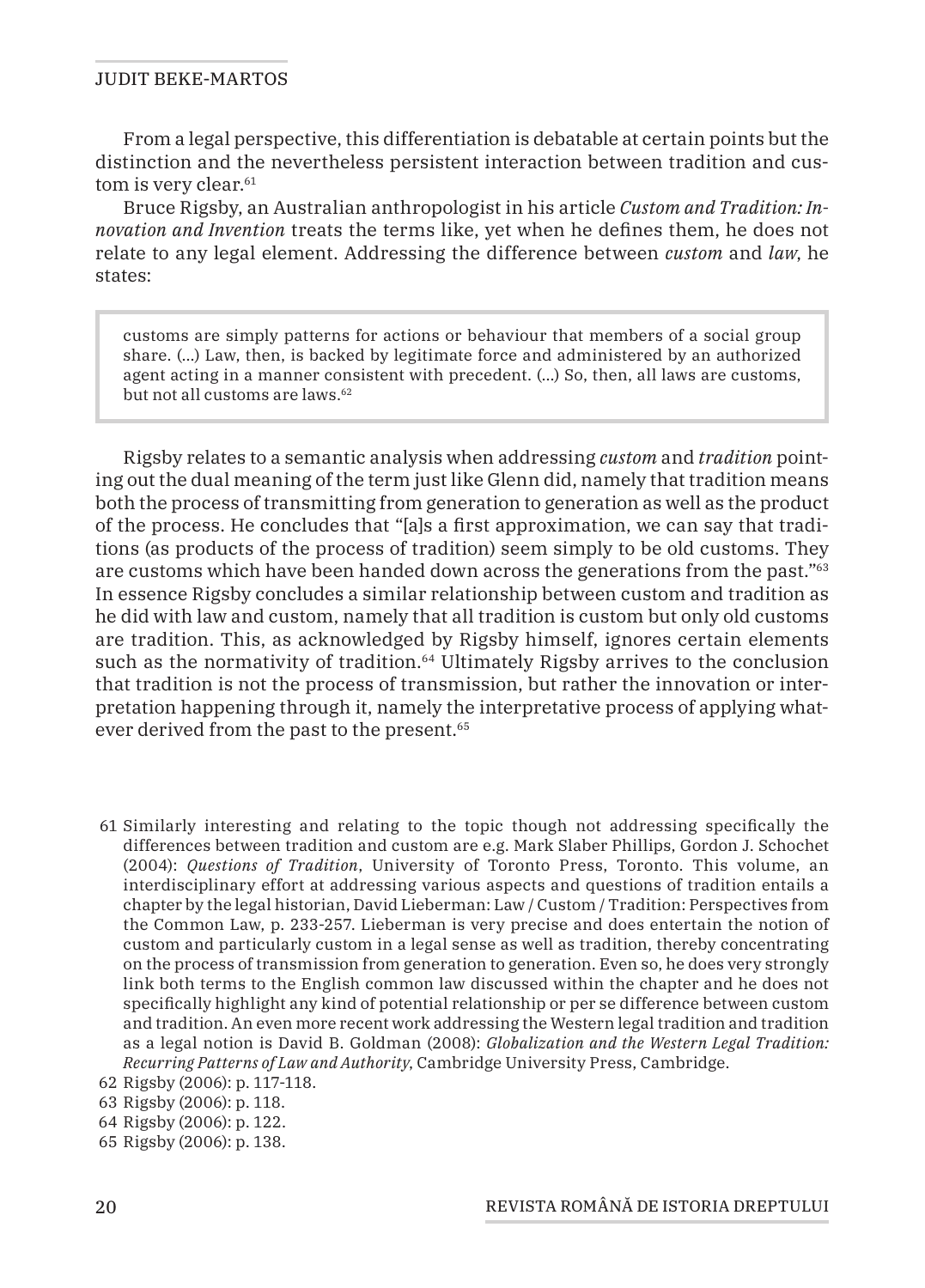# **V. CUSTOM**

Based on Glenn, custom is factual information, which only becomes law when an authority of a state accepts it as such.66 This would imply that there are customs that are law and others that are not. Yet, how could customs that are not law still exist in today's societies, where – at least in Western societies – the positive law of the individual states largely dominate?

Glenn was not the only scholar who understood custom as the earliest form of rules governing or organizing the life of a community. Understanding custom as unwritten law, as consuetude, as informal law appeared in numerous scholars' work, making it the manifestation of early legal practice. The logic that customs, or the factual information that it contained needed to be captured in order to preserve it, is also widely accepted.

Legal development passes through the early stage of unwritten custom, followed by the writing down of customs as rules. The earliest known written codes of law, for example the Code of Hammurabi (Mesopotamia, *circa* the eighteenth century BC), give all the appearances of more or less systematic collections of customary norms. Yet, as has often been remarked, with this writing down customary law lost its character as custom. It could be interpreted as rules.<sup>67</sup>

This would logically mean that once custom was captured, and its content included into the laws through codification, it no longer existed as custom. To rebut this, Glenn claimed that the reconstruction of custom was necessary to counterbalance the positive lawmaking of the modern states. This dual nature of custom, meaning that it possibly continued to exist or was reconstructed following the prevalence of the positivist movements was supported by a number of legal scholars of the  $18<sup>th</sup> - 20<sup>th</sup>$  centuries. Friedrich Karl von Savigny, perhaps the most outspoken representative of the German historic school, fought against codification with the very arguments that the rules developed by society, i.e. customs, would be denied their evolutionary nature through codification and could no longer correspond with the needs and occasional changes of the society.68 Eugen Ehrlich, the Austrian-born legal sociologist, who is considered the father of modern legal sociology claimed that since all human beings were embedded in their associations, their compliance with the rules of those groups or communities was self-explanatory and did not need the force of state or formal law or the potential sanctions of these authorities to coerce them into adhering to those.69 Ehrlich's dichotomy of what he called *living law* and

66 Supra note 57.

- 67 Roger Cotterrell (1992): *The Sociology of Law An Introduction, 2nd Edition*. Butterworths, London–Dublin–Edinurgh, p. 22.
- 68 Friedrich Karl von Savigny (1975): *Of the Vocation of Our Age For Legislation and Jurisprudence*  (1831) [translated by Abraham Hayward], Arno Press, New York.
- 69 Eugen Ehrlich (1975): *Fundamental Principles of the Sociology of Law* (1936) [translated by W. L. Moll], Arno Press, New York.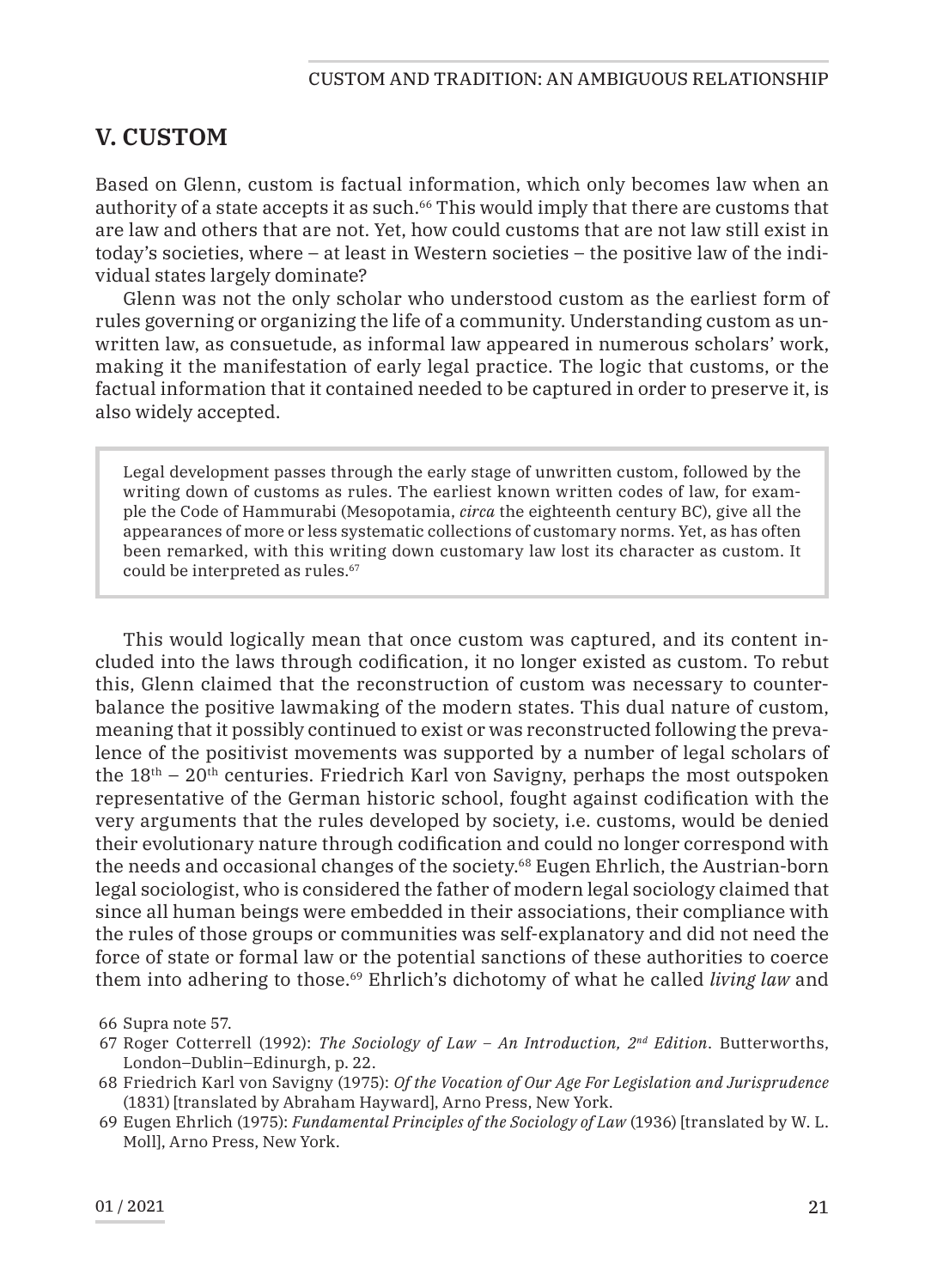*official* or *formal* law corresponds with the continued existence of customs parallel to codified state law, which could also be derived from Glenn's scholarship.

Despite the popular understanding that custom is the earliest form of rules in a society, Henry Sumner Maine, the British legal historian and comparatist, who is also considered a forefather of modern legal sociology, claimed in his *Ancient Law* that in the earliest societies or associations judgments preceded custom. Based on Homer, the judgments handed down by the kings derived from the gods and were expressed by the decision-makers who were, therefore, not legislators but judges. Maine explained that custom was expressed either by the term *Themis*, which is also the word for judgment or by *Dike*, "the meaning of which visibly fluctuates between a 'judgment' and a 'custom' or 'usage'."70 Maine also emphasized that the term *Nomos*, that is Law, did not appear in the works of Homer. The brief history of jurisprudence, which Maine presented in the first chapter of his book implied that though the judgments may have preceded customs in time, they were limited in their scope as those were in one way or another exact focused commands which served the sole purpose of adjudication in a concrete case. Following the epoch of the heroic kings, the aristocracy took charge, which led to a form of judicial oligarchy. This period Maine called the "epoch of Customary Law," when, due to the lack of writing and only very primitive art, just the privileged few had access to the customs, which were in fact unwritten laws, but they were laws. As such, they governed life as well as legal disputes. Maine explained how unwritten law disappeared as soon as judicial decisions were recorded because following that all law was either case-based or code-based, but in either way written law.71 This meant that the earliest form of custom could be considered law as it was maintained and enforced in the society or community.

## **VI. LINK TO LEGAL CULTURE**

Maine's analysis, just like Savigny's relied on the presumption that in early societies it was easy to have customs that all members of the community followed and accepted as these societies were fairly simple and their demands or needs could be identified and met. At this stage, it cannot be denied that the needs of any given society depends on the culture, or more precisely on the legal culture of that society. Yet what is culture or legal culture and how is it defined? Cotterrell claims that in modern sociological writing culture "refers to the complex of beliefs, attitudes, cognitive ideas, values and modes of reasoning and perception that are typical of a particular society or social group."72

Lawrence Friedman, the American legal sociologist defined legal culture as "ideas, attitudes, values, and opinions about law held by people in a society."73 Probably the most important element of this definition should be the law as that is what

<sup>70</sup> Maine (1986): p. 5. 71 Maine (1986): p. 8-13. 72 Cotterrell (1992): p. 23. 73 Friedman (1969): p. 34.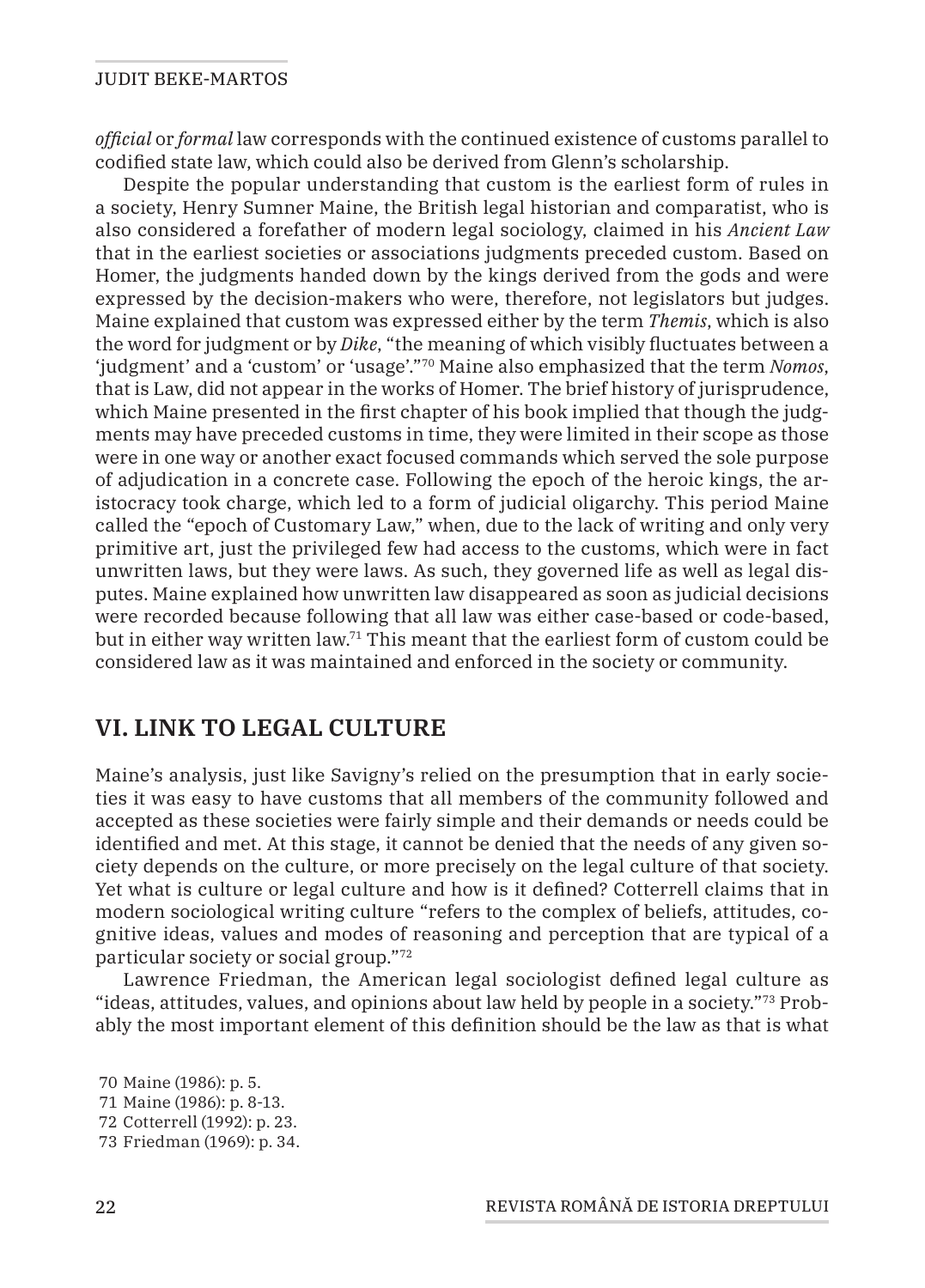differentiates it from other culture. Friedman did elaborate when he expressed that "legal culture refers to those ideas and attitudes which are specifically legal in content."74 Yet culture necessarily has a strong relationship to the society, so what is the connection between the society, legal culture, and law? Based on Friedman, legal culture is a potential link between social innovation and legal change,75 it is a channel through which the changing needs of the society are communicated in order to evade the inability to evolve that Savigny claimed the rules of the society would suffer once codified.76

Friedman understood the difficulty of synthetizing legal culture with society and its population which is why he distinguished between external and internal legal culture. "The external legal culture is the legal culture of the general population; the internal legal culture is the legal culture of those members of society who perform specialized legal tasks."77 This means that external legal culture is that of the people, the members of a society and whatever they consider law, whereas internal legal culture is that of its practitioners, lawyers, judges, legal scholars and so on. Based on this differentiation, we could align custom with external legal culture as custom includes factual information that the members of a given society consider for their own purposes to be true and guiding, as well as binding if supported by state authority. The question then, is whether tradition could be aligned with internal legal culture? Is tradition something more easily understood and explained by jurists, is the normative information with a certain pastness the concern of lawyers and legal professionals? While custom fits relatively well within the external legal culture as the product of a given society with the active participation of its population, tradition is too constrained if forced within the term of internal legal culture primarily because that would ignore its element of the people's willingness to abide by it.78 Nevertheless, it is true that "[v]ariations in legal culture may thus explain much about differences in the ways in which seemingly similar legal provisions or institutions may function in different societies."79

# **VII. CONCLUDING REMARKS**

Clearly, up to date, there is no general consensus about the meaning of the terms *tradition* and *custom* in a legal sense, nor about their potential relationship. Some deem them to mean the same, others though acknowledge their differences, do not highlight or list them, while again others suggest that a clear differentiation is

- 74 Lawrence M. Friedman (1989): Law, Lawyers, and Popular Culture, 98 *Yale Law Journal* 1989, p. 1579–1606. Reprinted in: Richard K. Sherwin (ed.) (2006): *Popular Culture and Law*, The International Library of Essays in Law and Society Series, Ashgate, p. 3-30, 3.
- 75 Friedman (2006): p. 7.

77 Lawrence M. Friedman (1975): *The Legal System*, Russell Sage Foundation, New York, p. 223.

78 Supra note 14. Some authors, e.g. Alan Watson claimed that legal culture was legal tradition and vice versa, whereas Glenn identified legal culture as the broadest concept.

<sup>76</sup> Supra note 68.

<sup>79</sup> Cotterrell (1992): p. 23.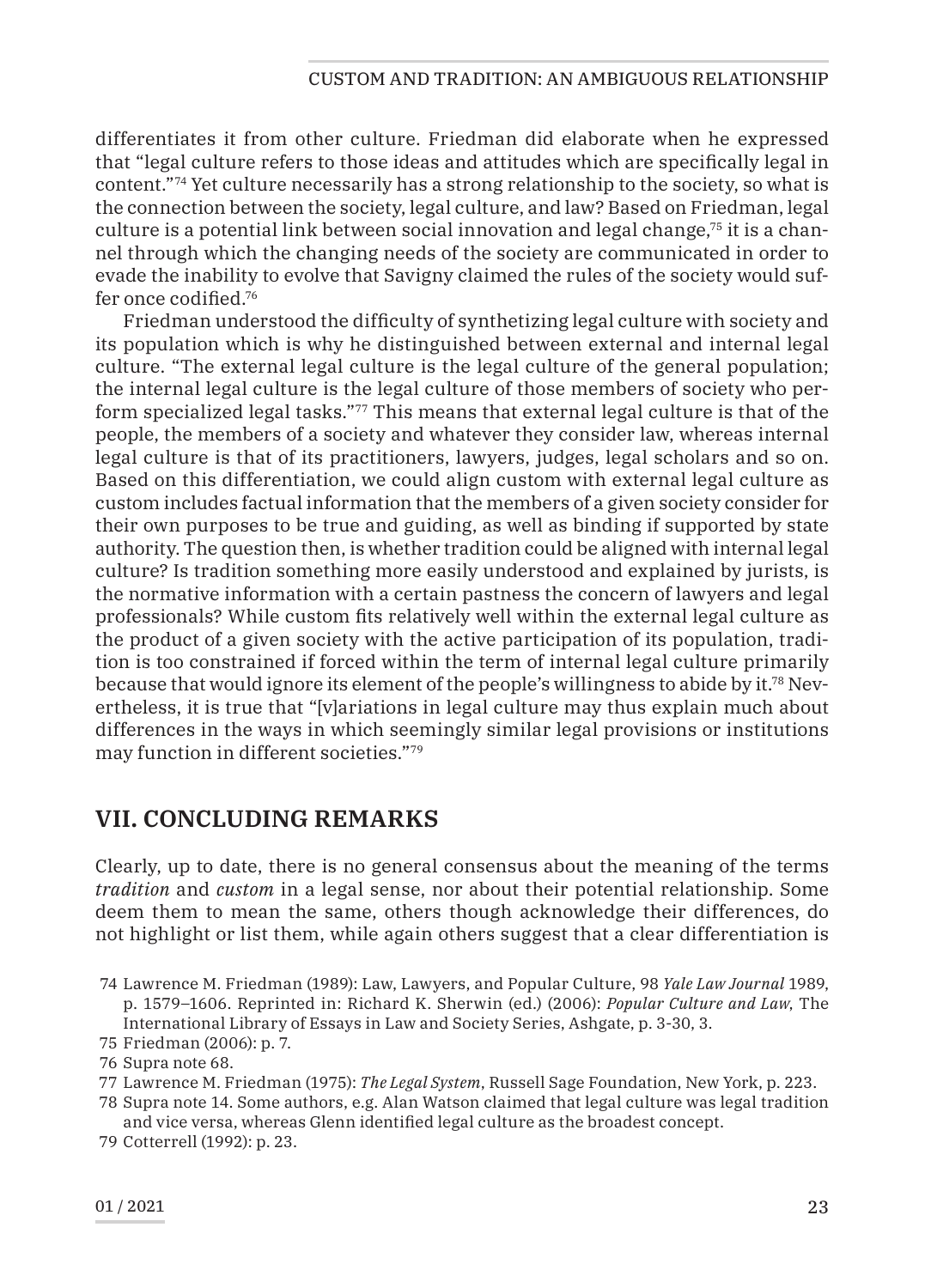superfluous as it limits contemporary scholars in adjusting the use of the terms to their respective purposes.

There are various characteristics that tradition and custom share. Both have a content which is best described as information or data. This content is captured in some form, whether on an object, through verbal transmission or in writing, so as to allow members of future generations to learn, interpret and use said information or data. Both tradition and custom gain their meaning within a certain social environment, even though both can be observed by single individuals, they are more likely adhered to by certain groups who do share some general characteristic or identity.

Questions remain as to how each of the terms relate to time, whether they have binding force in the legal sense, and how their respective interactions may influence each other. Glenn's differentiation seemed fairly plausible as he inadvertently drew a line between the two claiming that the element of the past was a *differentia specifica* of tradition, which represents normative information, while custom, being factual information does not necessarily have the same relationship to the past. At the same time, it is custom that clearly rises to the level of law when so declared by the authority, and with that, it gains a type of binding force that tradition does not have. All in all, while both custom and tradition can and – with the passing of time and the change in society – do change, it may be concluded that tradition is the broader concept of the two.

In fact, tradition is a notion that is broader than any other term, such as legal family or legal system. As such, it would completely encompass custom if they related to the same social and geographical sphere at the same time. Yet, traditions coexist today and they evolve through collisions, which is why their hegemony is not exclusive. Some customs represent law-like rules and regulations as incorporated in certain legal systems over time, while again other customs remain non-binding and only willingly observed by members of certain societies. Probably the most pertinent difference between custom and tradition is their emphasis, as custom has a closer link to society while tradition concentrates more on the past. When coexistent in the same sphere, their circles overlap and custom might even be completely included in tradition, yet various customs may exist within a tradition and multiple traditions may observe the very same customs.

Put it another way, custom can be defined as a set of factual information within a given society, which likely developed over time, but the pastness is less important than its present manifestation in a community. It is maintained and preserved through the society, its actors and as such, it is a part of the external legal culture of that society. Customs are very much connected to their cultural area, it cannot be uprooted and replanted elsewhere, so its geographical limits are of importance.

Tradition is normative information, which has a certain, though undefined, pastness to it. Its content derives from the past through transmission, an element of the tradition itself. This is also why tradition is less connected to the area as to the people who transport and safeguard it. A tradition could, therefore, be uprooted and replanted elsewhere as it is the normative information that needs to arrive, through transmission, from one society to another. Tradition can only as much be a part of